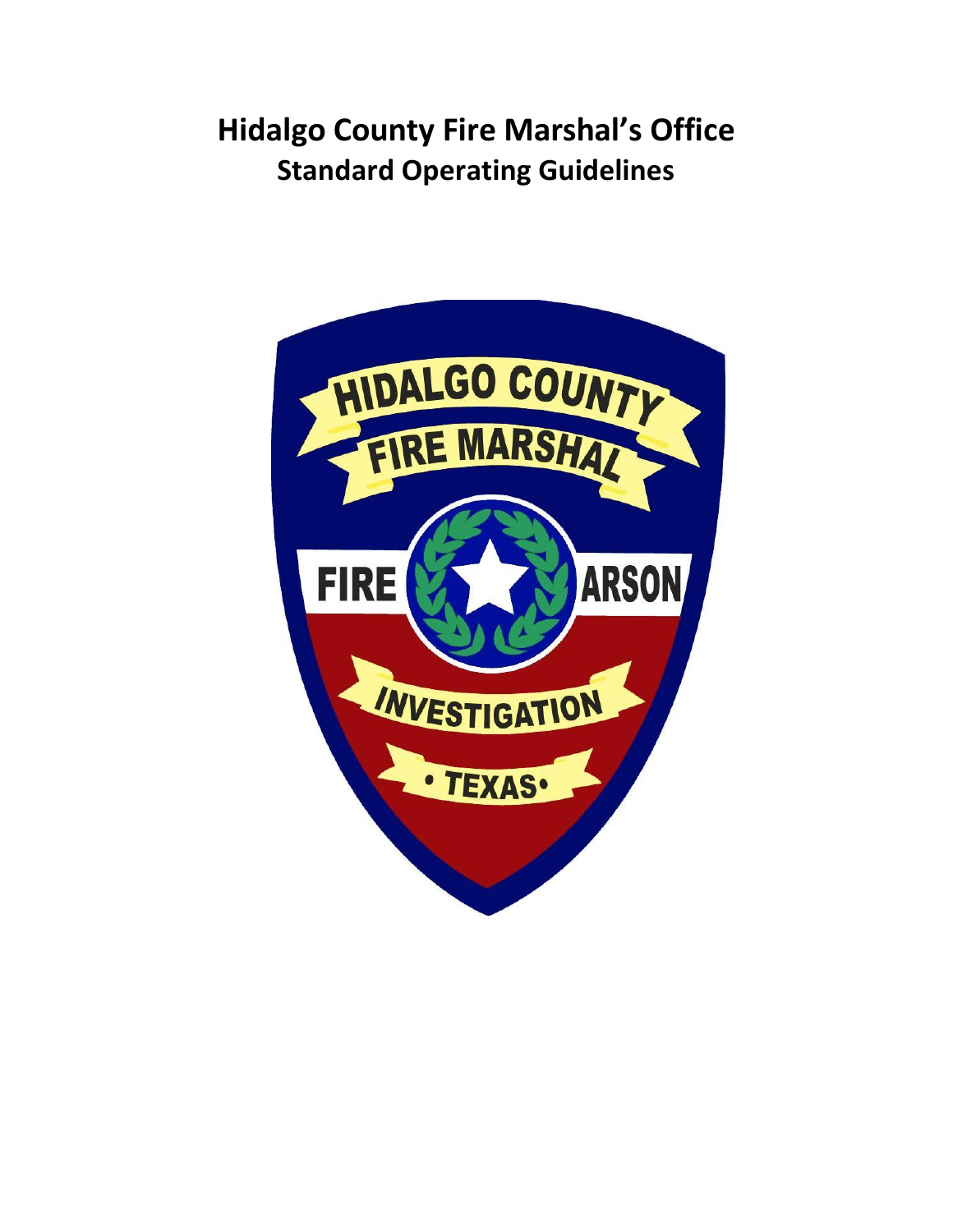# **Authority of the County Fire Marshal's Office**

## **Policy Statement**

The Office of the County Fire Marshal is authorized by State Law and through Commissioners Court Order. The office shall exercise its legal authority as prescribed by statute, and serve at the will of the Court.

## **Reason for Policy**

State law authorizes commissioner's courts to establish an Office of County Fire Marshal, and prescribes certain activities that may be performed by the County Fire Marshal. Failure to act within that authority may result in disciplinary action up to, and including, termination. Contact your immediate supervisor if you need assistance with interpretation, resolution of problems, or permission in special situations.

## **Legal Authority of the Hidalgo County Fire Marshal's Office**  *Appointment of a County Fire Marshal*

Texas Local Government Code, Chapter 352, Subchapter B authorizes commissioners court to establish the Office of County Fire Marshal.

## *Fire Investigations, Authority to Conduct*

Texas Local Government Code, Section 352 authorizes the County Fire Marshal to investigate the cause, origin, and circumstances of any fire in the unincorporated areas of the county, including the right to enter and examine a structure where a fire has occurred.

If the county fire marshal determines that further investigation of a fire or of an attempt to set a fire is necessary, the marshal may subpoena witnesses and documents; administer oaths; take and preserve written statements, affidavits, and depositions; and file criminal charges for arson, attempted arson, conspiracy to defraud, failure to cooperate, or any other crime against a person the marshal believes to be guilty. With the advice of the Fire Marshal, commissioner's court shall adopt rules and procedures to determine which fires warrant investigation by the county fire marshal.

# **Organization**

## **Policy Statement**

The Department organization shall reflect the public service needs of the community. Only Commissioners Court can approve a restructuring of the HCFMO organization.

## **Reason for Policy**

HCFMO organizational structure should reflect the agency's vision to provide the best possible public service. As such, the FMO organization is designed to provide functional grouping of similar operational activities, a logical chain of command, and efficient use of taxpayer funds. FMO personnel are expected to understand their respective roles and responsibilities within the organization, how each function interacts with and affects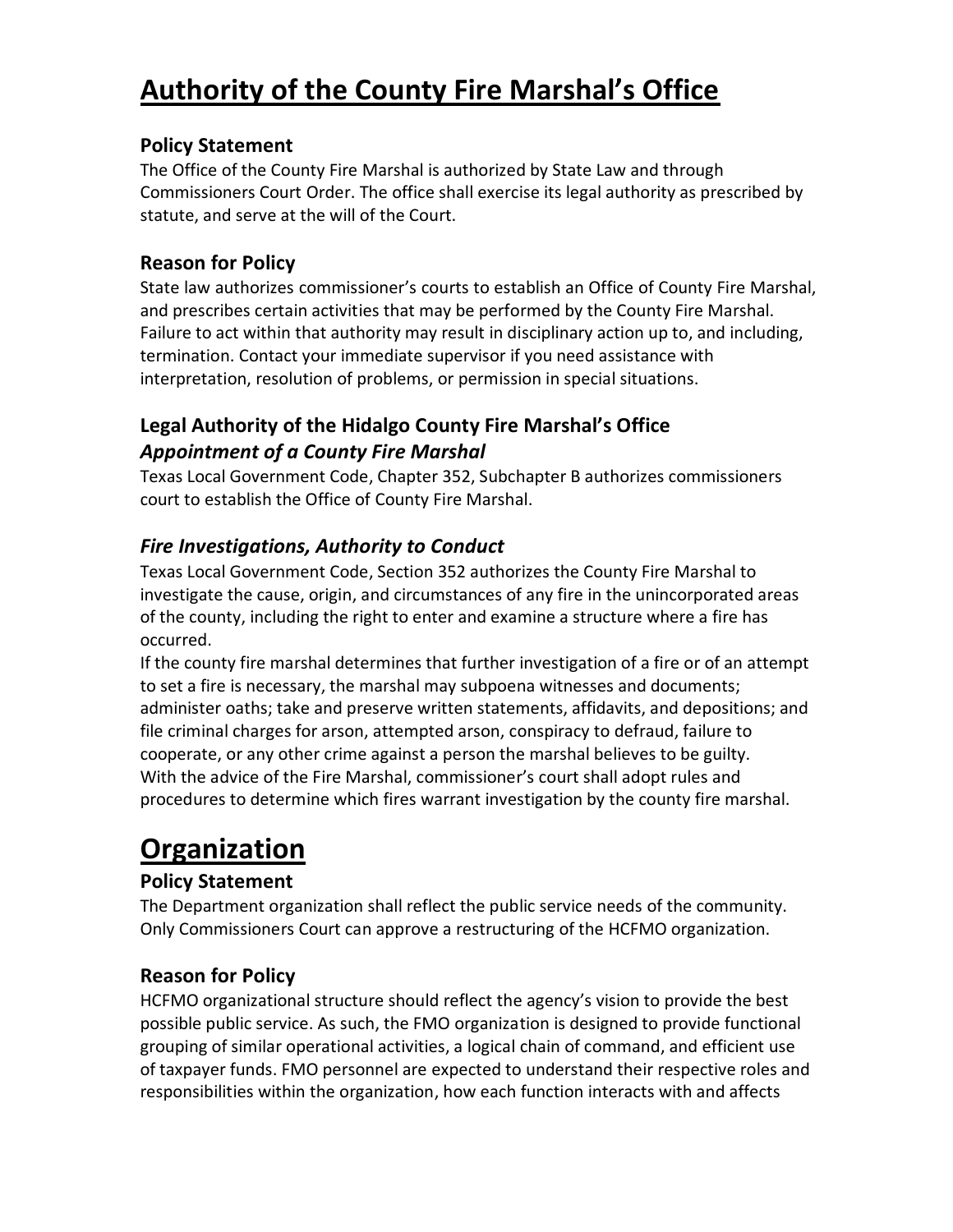others, their respective chains of command, and how to practice good financial stewardship. Failure to comply may be grounds for disciplinary action, up to and including termination. Contact your immediate supervisor if you need assistance with interpretation, resolution of problems, or permission in special situations.

## **Organizational Structure**

- **Fire Prevention**: The Fire Prevention Services Branch is responsible for the effective prevention of fires through periodic inspection of commercial or public buildings, licensed facilities, and other buildings in the unincorporated county.
- **Fire Investigation**: The Fire Investigation Services Branch is responsible for the effective investigation of fires and explosions in the unincorporated county, preparing arson cases for prosecution, maintaining fire records, and providing juvenile intervention services.
- **Emergency Operations**: The Emergency Operations Services Branch is responsible for effective planning, mitigation, and recovery from emergencies and disasters -- natural, accidental, or deliberate, including hazardous materials response, and providing assistance and training to first responders.
- **Administrative Services**: The Administrative Services Branch is responsible for effective day-to-day support of all HCFMO operations, and for the timely preparation and distribution of public outreach information

## **General Expectations**

#### **Policy Statement**

The Department shall establish general expectations of behavior for all personnel, both paid and non-paid. The intent is to provide legal, non-discriminatory, and consistent guidance for department work practices and actions.

## **Reason for Policy**

The purpose of this document is to provide general direction so that personnel can seek clarification on issues related to the subject of acceptable standard of operation. This document establishes only the framework within which the department wishes to operate. Personnel should refer to specific departmental policies, guidelines, and recommended practices, where applicable. Failure to comply may be grounds for disciplinary action, up to and including termination. Contact your immediate supervisor if you need assistance with interpretation, resolution of problems, or permission in special situations.

## *General Behavior*

All FMO personnel are expected to maintain high standards of excellence when representing the department -- in the office, on scene, during conferences or seminars or any other county related activity. No personnel shall act or behave, privately or in an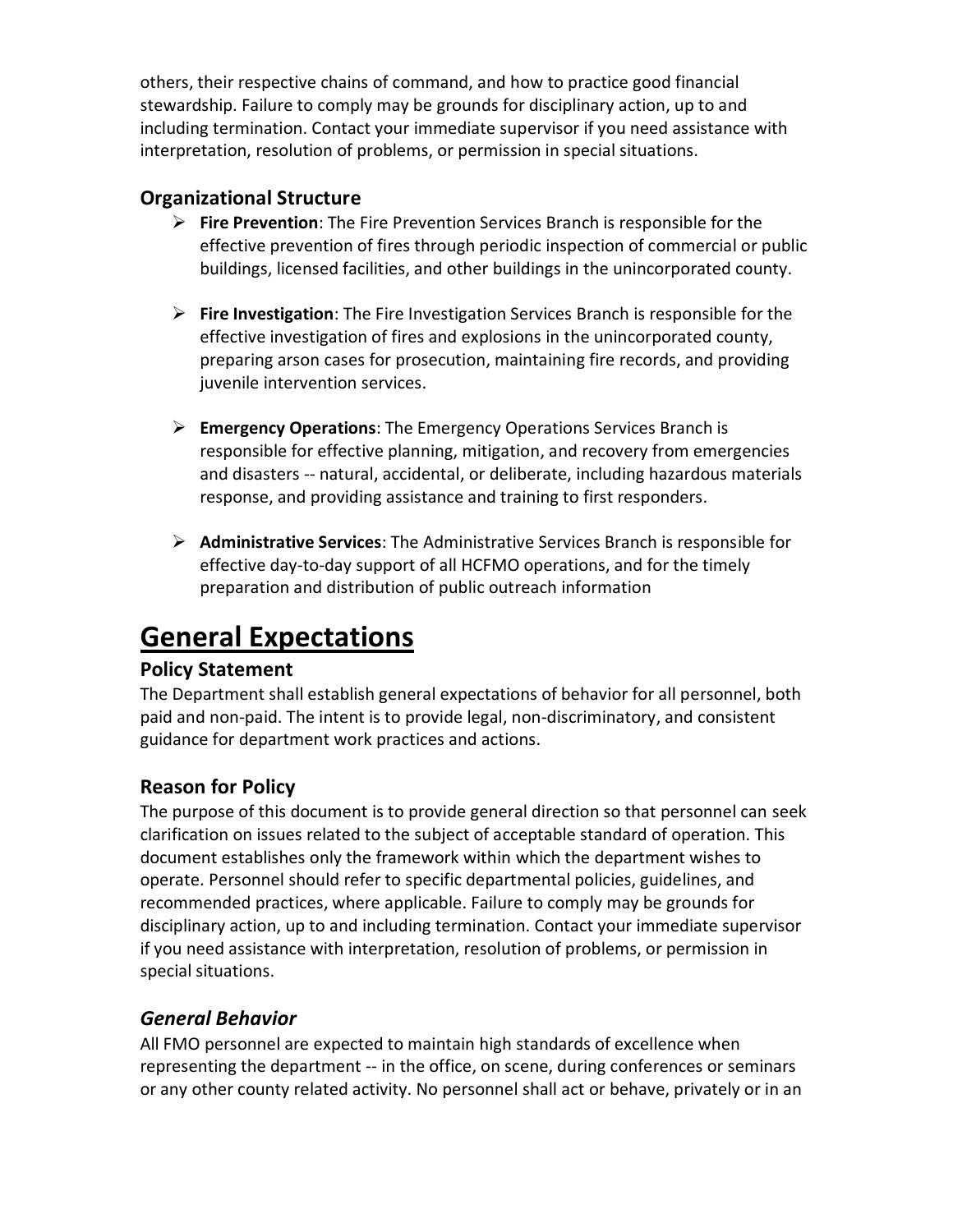official capacity, in such a manner as to bring discredit upon himself or the Department. Personnel shall obey all federal, state and local laws.

Staff members are expected to greet all persons entering FMO offices with respect and courtesy. Whether the contact is in person, by phone, or in writing, FMO staff members are responsible to conduct themselves as professionals.

## *ADA compliance*

FMO is committed to complying fully with the Americans with Disabilities Act (ADA), and insuring equal opportunity in employment for qualified persons with disabilities. The Department will make reasonable accommodations for qualified individuals with known disabilities in accordance with applicable laws.

#### *Attorneys, Bondsmen, Contractors, and other Third-Party Business*

FMO personnel shall not directly or indirectly recommend the employment of any person as attorney, bondsman, contractor, installer, or dealer for any product or service.

*Compliance with department policies and procedures* The FMO encourages

progress toward the accomplishment of department goals, within department values and policies. Personnel are to use common sense, the golden rule, and other similar attitudes to accomplish these goals. Supervisors are encouraged to use their best judgment to determine the recommend action based on the purpose and goals of the department. Corrective measures, up to and including termination, are sometimes necessary to correct a performance problem, prevent recurrence, and prepare the personnel for satisfactory performance in the future.

## *Confidentiality of Information*

Personnel shall treat all information collected and maintained by the Department as confidential. They shall not disseminate such information to anyone except those for whom it is intended, or as directed by their supervisors, or as required by law. The contents of any criminal record file in the Department shall not be disclosed or divulged except to persons authorized by Department order, state and federal statutes, or valid court order.

## *Conflicts of Interest*

Personnel have an obligation to conduct business within guidelines that prohibit or eliminate potential conflicts of interest. As an ethical practice, personnel should not accept any gifts, gratuities or anything of value from vendors other than business promotional novelty of nominal value or a meal related to business purposes. An actual or potential conflict of interest occurs when personnel are in a position to influence a decision that may result in a personal gain for themselves or for a relative as a result of the decision. For this purpose, a relative is any person who is related by blood or marriage, or whose relationship with the personnel is similar to that of persons related by blood or marriage.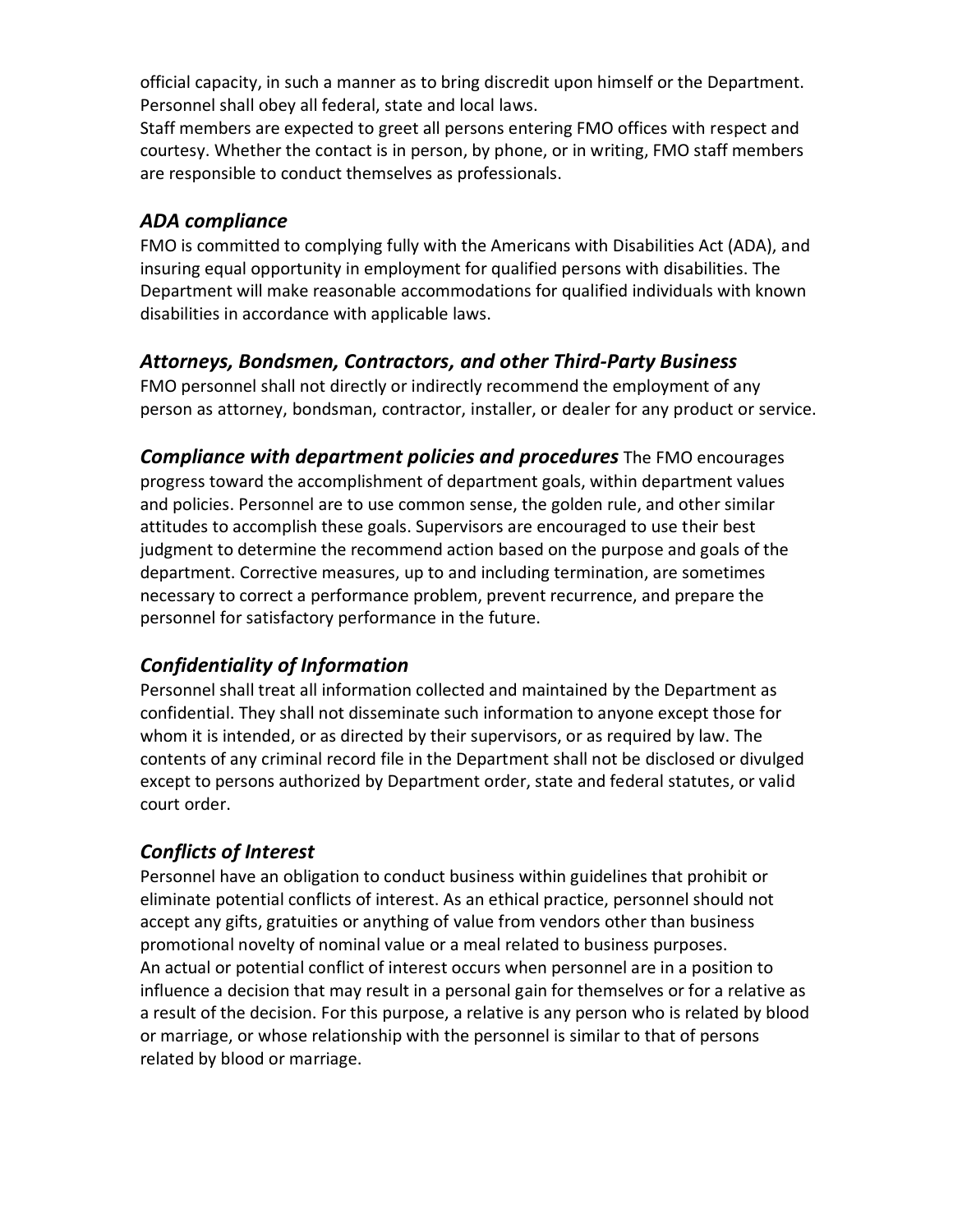## *Cooperation with Other Agencies*

Department personnel should cooperate in every way possible with other criminal justice agencies for the mutual benefit of those involved in the criminal justice system. Similarly, the FMO desires to cooperate with other county departments in working toward county goals. Department personnel are expected to respond and render any reasonable service requested, based on the importance and urgency of the requested service and its relation to currently assigned duties. Supervisor approval is required for assistance beyond immediate emergency requests and for any requests outside County lines.

## *Courtesy and Respect for Others; criticism*

All department personnel of the department should show courtesy and respect for other department members. Constructive comments are encouraged, but comments that indicate dislike or disapproval of personnel are discouraged. Personnel should not publicly criticize any official act of any other city, county, state, or federal agency.

## *Emergency Equipment on Privately Owned Vehicles*

Personnel may use emergency equipment on privately owned vehicle ONLY if the personnel is a Volunteer Fire Fighter or Volunteer Fire Investigator, and is authorized by that agency to use emergency equipment.

## *Drug Free Work Place*

It is the intent of the FMO to provide a drug-free, healthful, safe and secure work environment. To promote this goal, personnel are required to report to work in appropriate mental and physical condition to perform their jobs in a satisfactory manner. **The unlawful manufacture, distribution, dispensation, possession, or use of a controlled substance on FMO premises or while conducting FMO business off the premises, or while representing the FMO is absolutely prohibited.**

#### *Electronic communications*

Hidalgo County provides access to electronic forms of communication and information exchange. The County encourages personnel to use electronic equipment, media and services to make communication more efficient and effective and because they are valuable sources of information for government-related work. The use of electronic equipment, media and services is presumed to be work-related. Personnel should not expect privacy in the use or content of electronic equipment, media and services. At the Department Head's discretion, personnel are permitted to use electronic media for incidental or county appropriate personal matters.

## *Emergency Call to Duty*

Personnel may be called to duty at any time in the event of any natural or man-made disaster. Catastrophic disasters can occur with little or no warning; therefore, personnel should develop and maintain plans to assure the safety of their families and conservation of personal property.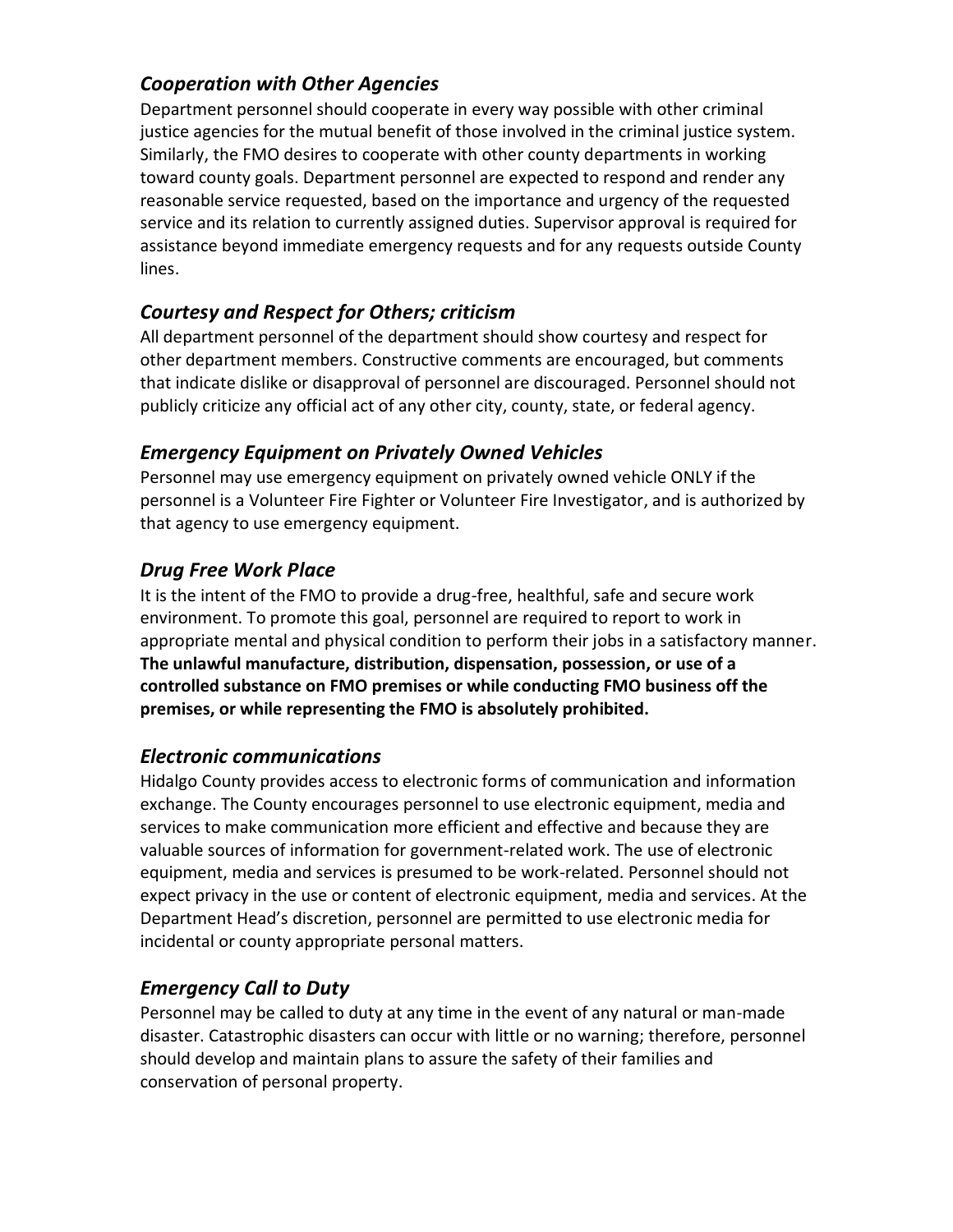## *Equal Opportunity Employer*

The county and this department do not discriminate in employment opportunities or practices on the basis of race, color, religion, sex, national origin, age, disability, sexual orientation, or other characteristics protected by law. Any personnel can raise concerns and make reports without fear of reprisal or retaliation.

## *Fraternization and Socialization*

An individual's right to associate is one that is normally subject to little or no restriction. However, the need to ensure and maintain security takes precedence, and personnel are cautioned that their relationships with others will be continually subjected to scrutiny. FMO is authorized to impose certain restrictions upon its personnel with respect to those with whom they wish to associate.

## *Follow-Up Assignments*

Personnel shall complete follow-up assignments, in a complete and thorough manner, as soon as practical. If unable to complete the assignment, personnel shall notify a supervisor as soon as the conflict is recognized.

## *Handling of Monies and Property*

All monies or other property rightfully belonging to a third party that comes into the possession of any personnel shall be delivered to the appropriate custodian and properly recorded.

## *Harassment and discrimination*

**FMO prohibits discrimination and harassment of personnel or anyone, including any manager, supervisor, co-worker, client, or visitor to the department. Actions, words, jokes, or comments that create an intimidating, hostile, or offensive work environment based on an individual's sex, sexual orientation, race, ethnicity, age, or religion will not be tolerated.** 

## *Hours of Work*

All full-time FMO personnel are expected to work 80 hours each pay period. Normal office business hours are Monday through Friday 8:00am to 5:00pm, but individual work schedules are designed to maximize the department's efficiency, given the 24/7 nature of the department's responsibilities, and are at the discretion of the Fire Marshal. All personnel are expected to begin work at the designated time, and should work only their designated hours. All personnel are subject to recall at any time.

## *Information to Citizens*

Personnel shall respond to requests for public information in a courteous and accurate manner. In so responding, personnel shall disclose only that information deemed public. Personnel shall not communicate information of a sensitive nature to any person or agency, except as allowed by county policy. No personnel shall make inquiry of the party requesting such public information beyond establishing the party's identity and the precise nature of the information being sought.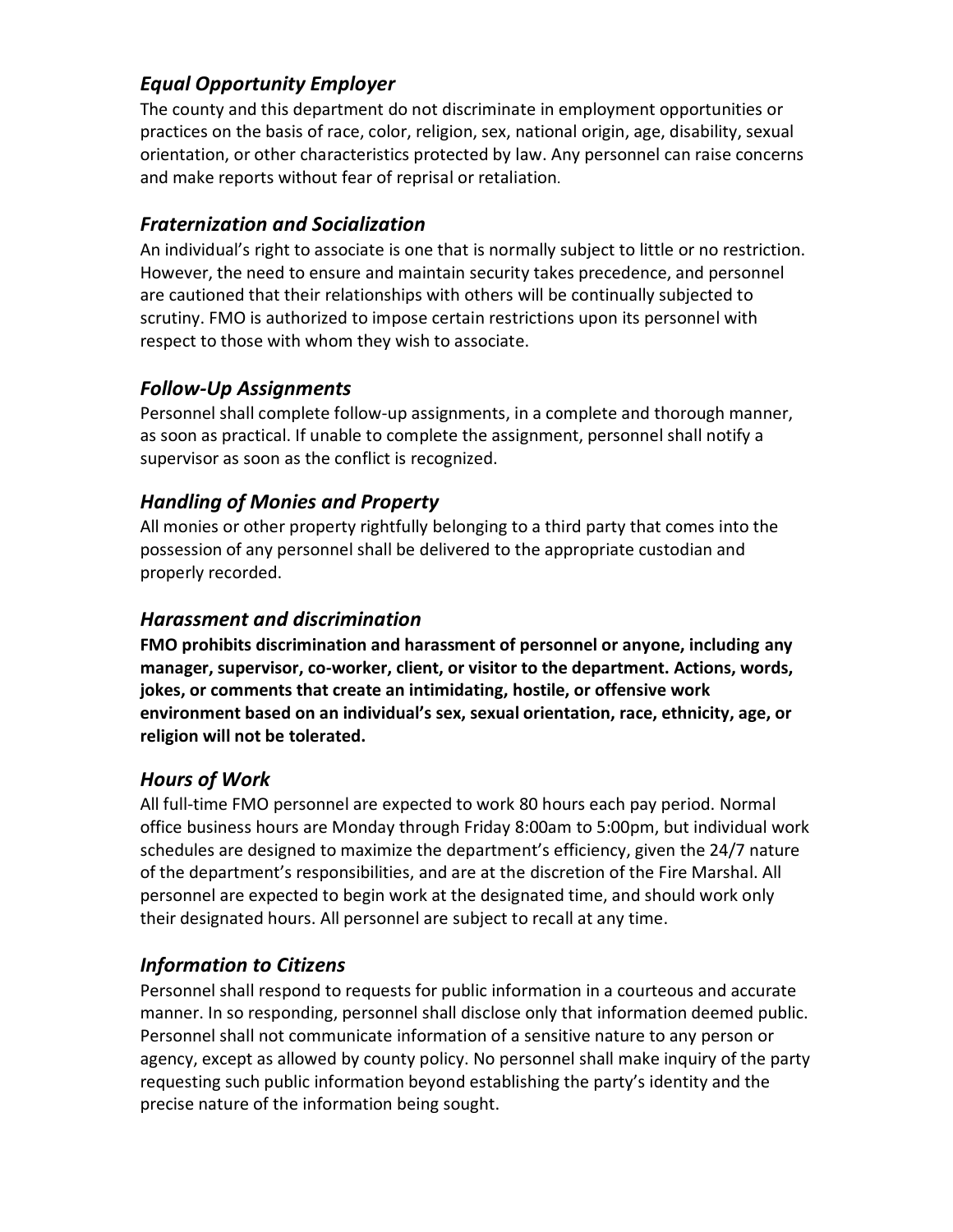## *Interpersonal relationships*

The department encourages cooperation and productive relationships that accomplish department goals and preserve the professional image of the department and its personnel.

## *Light Duty / Non- Hazardous Duty Assignments*

Personnel who have sustained an injury or other health problems that do not allow them to perform their regular work assignments may be assigned to light duty or nonhazardous duty, at the discretion of the Department and based on individual circumstances.

## *Outside Employment and related activities*

Outside employment that constitutes a conflict of interest is prohibited. Personnel may not receive any income or material gain for materials produced, or services rendered, while performing their jobs or during work hours.

Personnel may hold outside employment if approved by the department. If the department determines that activities outside work interfere with performance or with the personnel's ability to meet the requirements of the department, the department may (1) require that the personnel terminates the outside activity; or (2) reassign the personnel to other, non-conflicting duties if the personnel wishes to remain employed with the county.

FMO investigators shall not participate in any civil investigation within Hidalgo County in conjunction with any other agency (unless routine), or independent agent, without prior approval of the Fire Marshal.

## *Overtime*

No overtime is allowed unless supervisor approval is obtained prior to working overtime.

## *Professional Conduct*

All FMO personnel should exemplify professional conduct in their behavior. Such conduct is required to maintain public trust, confidence, and high department morale. Also, such professional conduct maximizes the safety of the officer and others, and minimizes civil and criminal liability.

*On-duty actions*. Personnel respond to citizens' needs for services as assigned or as they observe the need for such services. Personnel are knowledgeable of laws and procedures and represent such to the citizens. Actions reflect proper handling of all equipment, i.e., weapons, vehicles, use of force, and give all situations close attention. Behavior should be business-like, and actions should be fair and impartial.

*Off-duty actions*. As public servants, FMO personnel are under constant scrutiny of the public including while off-duty. Therefore, off-duty personnel shall conduct themselves in a manner that does not bring the department into disrepute, discredit members of the department, or impair the operation of the department.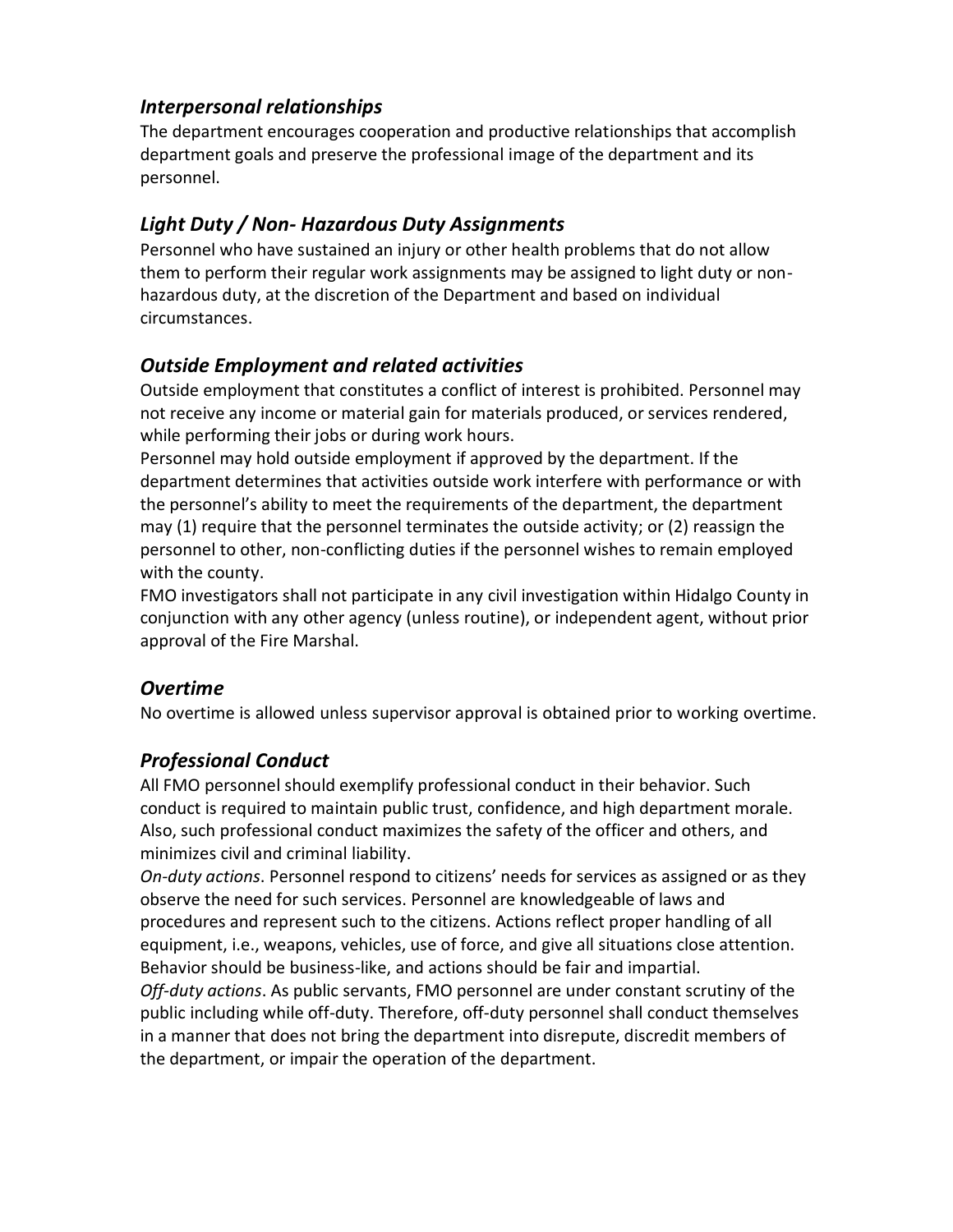## *Relations with Other Law Enforcement Officials and Fire Department Officials*

Personnel shall be respectful, courteous and civil with all law enforcement and fire officials.

## *Relations with the Public*

Personnel shall at all times be respectful, courteous and civil with the public and each other. They shall not use coarse, profane, insolent or abusive language toward any individual. Certain arrest and control situations may require actions by a peace officer which are authoritative and which might be perceived as discourteous. Peace officers in such situations should accomplish the arrest, control or other necessary actions with as much courtesy and respect as possible without unreasonably endangering themselves or other.

## *Removal of Records*

No personnel shall remove from the physical environs of the Department any official record except as directed by a supervisor, or as required by law or valid court order. If possible, a true and accurate copy of such record should be provided in lieu of the original.

Solicitation or Acceptance of Rewards, Loans, or Gift: No personnel shall solicit or accept any reward or gratuity either for the performance of duty or for the anticipated performance of duty. No personnel shall solicit or accept a reward, gratuity, gift, loan, or anything of value from any person subject to arrest or complaint, or from any person in custody, or from any person subsequent to discharge from custody, or from any relative or friend of such person.

## *Sharing Information*

Department personnel should willingly share relevant information with other department personnel. Due to the confidential nature of some information and possible adverse effects, personnel should not release information to people outside the department unless authorized to do so. A decision to share information should be based on consideration of the law, the purpose for sharing the information, and possible consequences.

## *Securing the Office*

Certain areas of FMO facilities are designated as secure areas and are not accessible to the general public. Any non-FMO personnel must be escorted when in a secure area. The administrative staff shall lock the front door at the end of the regular work hours. The rear door should be locked if the facility is unoccupied for an extended period.

## *Solicitation of Bribes*

No personnel shall accept a bribe or engage in any act of extortion or other unlawful means by obtaining money or property through his/her position with the Department.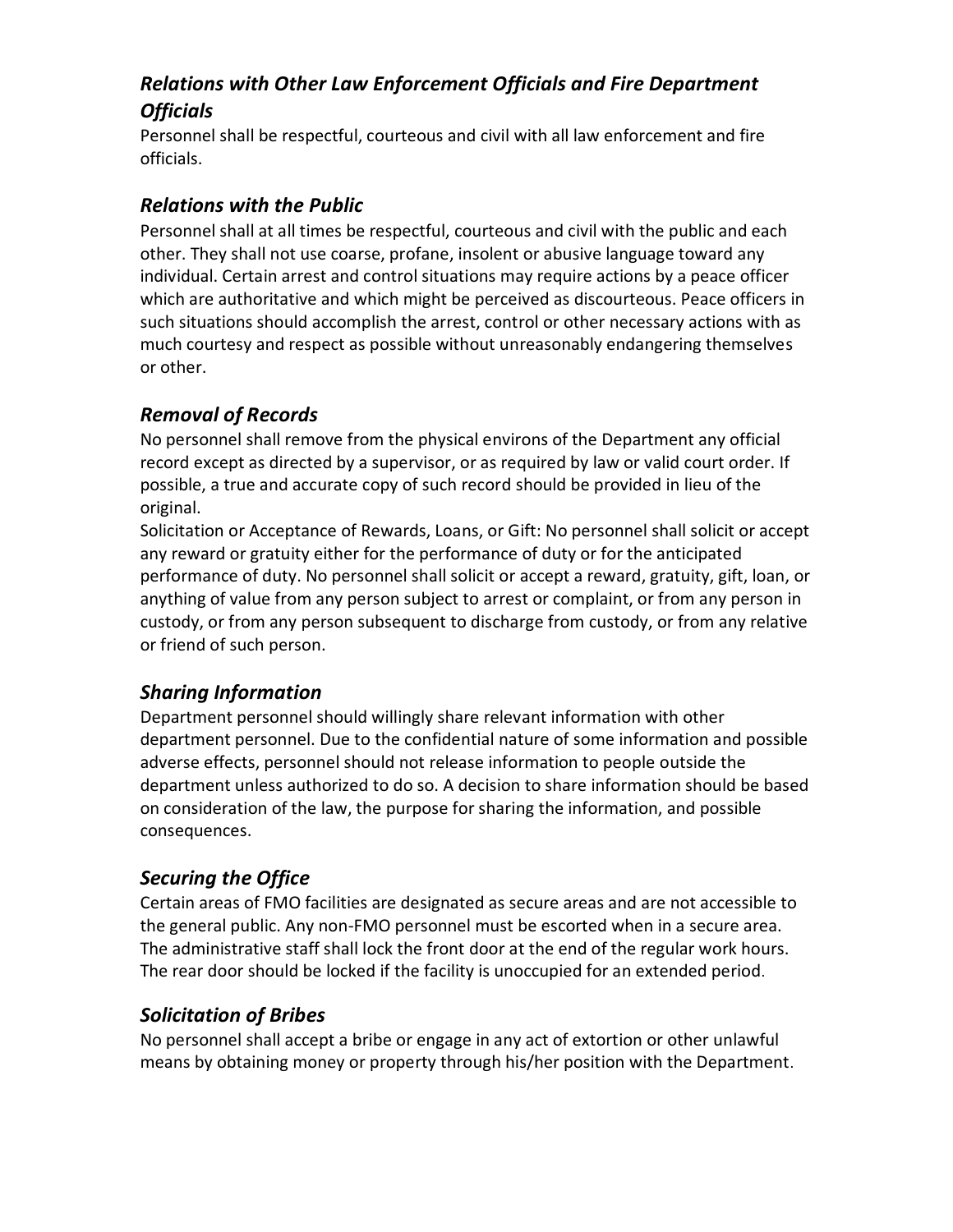## *Solicitation of Free Admissions, Favored Treatment, Services or Merchandise*

Personnel shall not use their positions to solicit or obtain free admissions to places of amusement, sporting events, etc. Personnel shall not solicit any favored treatment, service, merchandise, or any other thing of value which would not ordinarily be accorded or available to a private citizen.

## *Testimony and depositions*

Any requests to testify (give depositions, statements, etc.) regarding the Hidalgo County Fire Marshal's Office related activities must be scheduled and approved by a supervisor. Any requests to testify in incidents and cases outside FMO jurisdiction will be referred to the Fire Marshal.

#### *Tardiness and Absence from Work*

All personnel must report to a supervisor if they will be tardy or absent from duty. Personnel who feel that extreme weather conditions make it impossible and/or unsafe to arrive at work at the regularly scheduled time must notify the supervisor as soon as possible. Unexcused tardiness or absences may be grounds for disciplinary action.

#### *Timekeeping*

All personnel are responsible to accurately document all time worked. It is the personnel's responsibility to sign time records to certify the accuracy of all time recorded. The supervisor will review and then sign the time recorded before daily time is entered for payroll processing. **Altering, falsifying, tampering with time records, or recording time on another personnel's time record is prohibited.** 

## *Time Off Requests*

Time off may be requested within County guidelines, with the approval of a supervisor for any deviation from regular work hours.

## *Use of Official FMO Correspondence or Emblems*

No one shall use official Departmental correspondence, letterhead, or emblems enrichment without proper authorization.

#### *Vacation Requests*

All vacation requests should be submitted within County guidelines. Depending on necessary scheduling, management may modify existing vacation schedules with due considerations given to travel and other issues.

## *Workplace Safety*

Personnel are expected to work safely, adhere to the safety rules, and exercise good judgment in all work activities on and offsite. Personnel **MUST** immediately report any unsafe condition to the appropriate supervisor, including any injury, regardless of how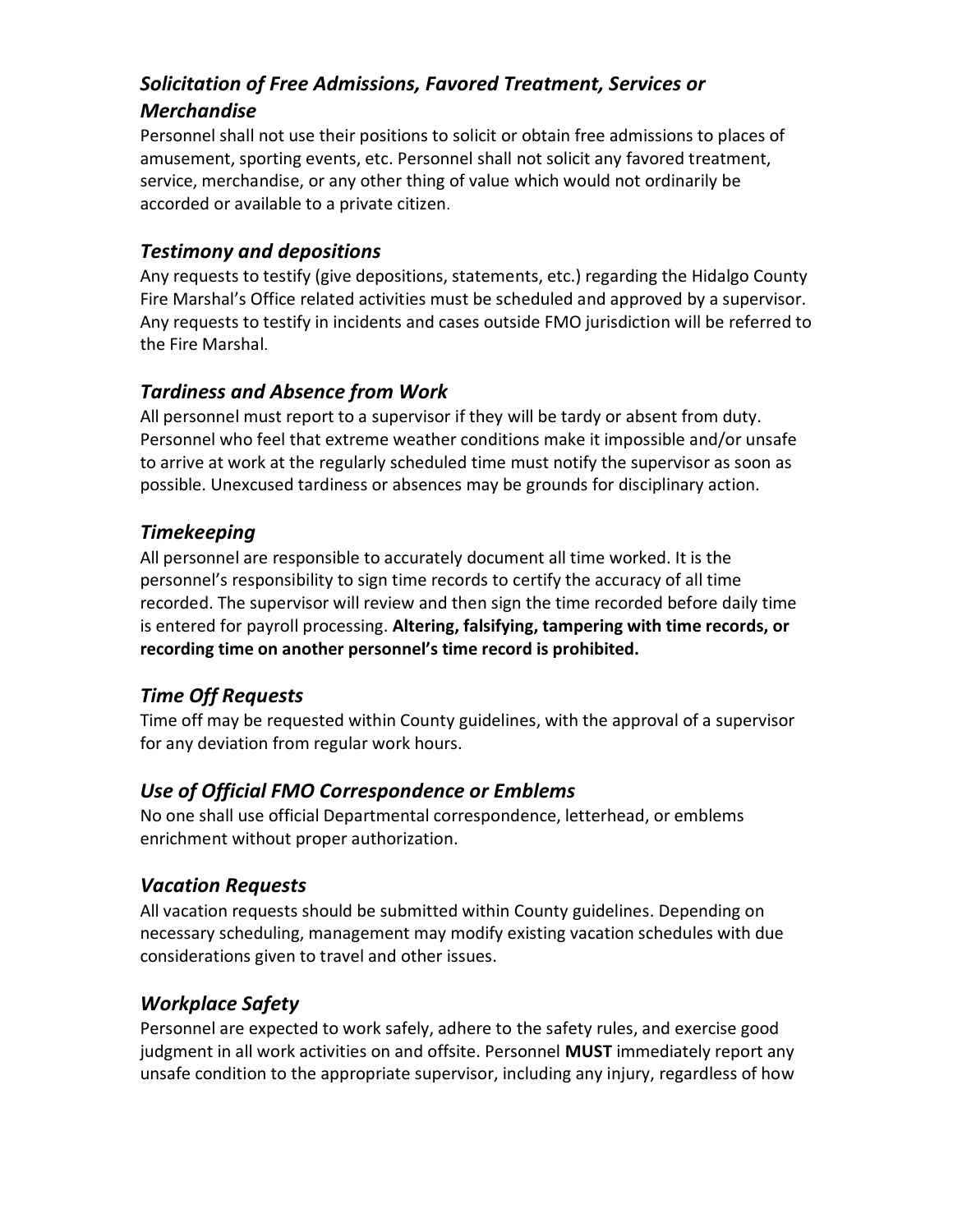insignificant the injury may appear. Violation of safety standards, including failure to report or correct unsafe conditions, will not be tolerated.

## **Fires To Be Investigated, Rules and Procedures**

#### **Policy Statement**

In accordance with Section 352.013(b) of the Texas Local Government Code, the Hidalgo County Fire Marshal's Office may provide advice to the Commissioners Court to adopt rules and procedures for determining which fires warrant investigation by the county fire marshal. The HCFMO shall begin such investigations within 24 hours of notification of a fire that warrants investigation under adopted rules and procedures.

#### **Reason for Policy**

In populous counties, it is impractical for the county fire marshal to investigate each and every fire. Further, it is not always necessary. The cause of many fires is clearly accidental and can be readily determined and documented by the local fire department. Thus, the HCFMO can concentrate its efforts on fires of undetermined cause, criminal arson fires, fires that result in injury or death, commercial fires, fires caused by juveniles, and other fires of special interest or circumstances. This operating practice provides a great savings benefit to county taxpayers.

Failure to comply may be grounds for disciplinary action, up to and including termination. Contact your immediate supervisor if you need assistance with interpretation, resolution of problems, or permission in special situations.

#### **Definitions**

**Fires Warranting Investigation**. Any fire listed below and reported to HCFMO.

1. Any fire suspected to be intentionally set;

2. Any structure fire for which the Incident Commander for the responding agency is unable to determine the origin and cause;

3. Any vehicle fire for which the Incident Commander for the responding agency is unable to determine the origin and cause;

4. Any significant outdoor fire (defined as an outdoor fire where vegetative fuels are involved AND at least 100 homes are threatened and there is some evacuation; OR for which Texas Forest Service resources are requested) for which the Incident Commander for the responding agency is unable to determine the origin and cause.

5. Any fire that causes bodily injury that requires transport to a hospital or results in death;

6. Any fire that occurs in a commercial establishment, public building, or multi-family dwelling of four or more units;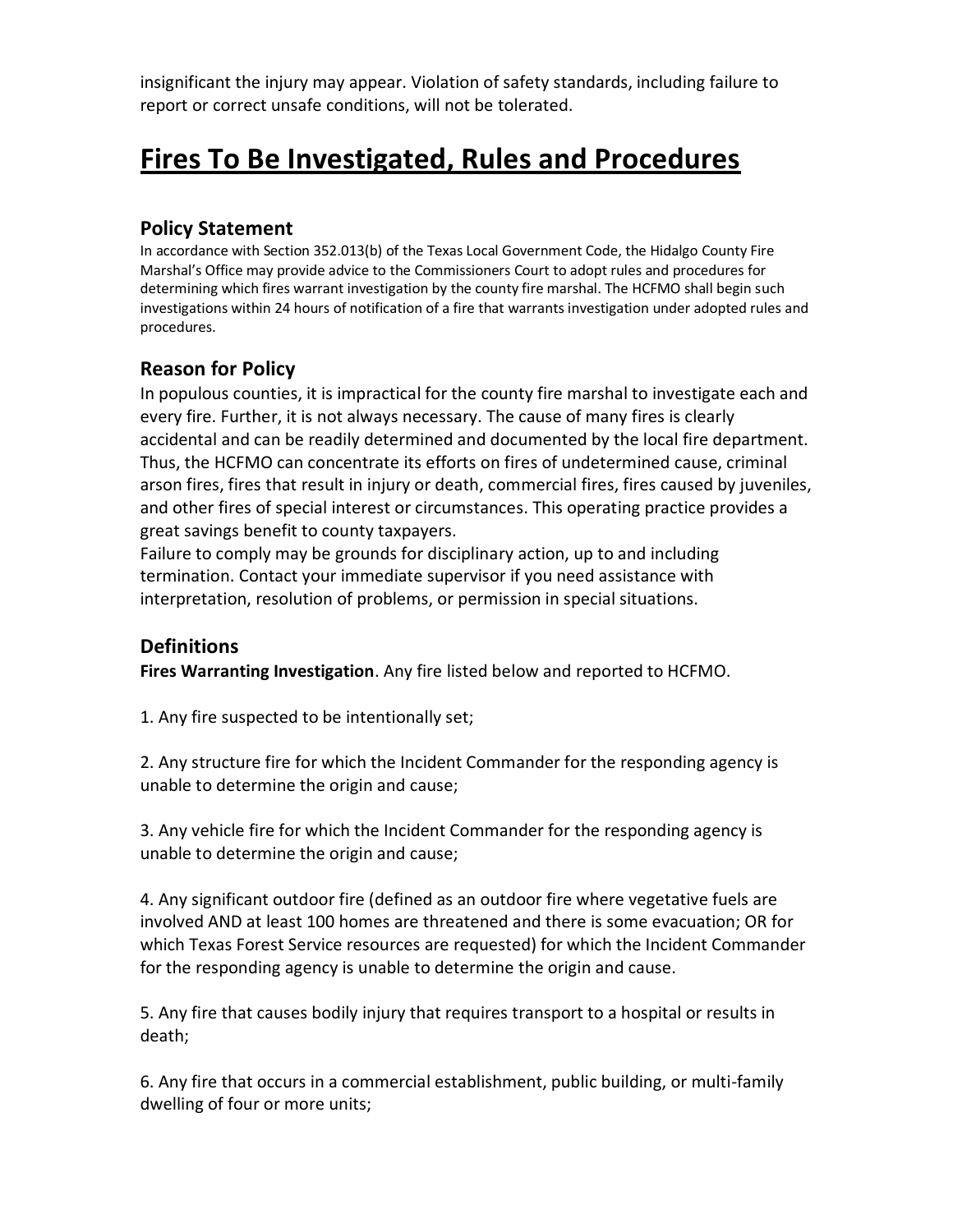7. Any fire involving fire alarm or automatic sprinkler system malfunctions or false alarms;

8. Any fire resulting from a suspected violation of outdoor burn bans, outdoor burning rules, or fireworks restrictions; and

9. Any fire suspected to have been started by juveniles.

10. Any other fire that the Fire Marshal determines warrants an investigation.

#### **Procedures and Responsibilities**  *General*

1. HCFMO shall investigate any fire listed in this policy in accordance with established HCFMO policies and procedures.

2. The Incident Commander, or designee, shall contact the HCSO dispatcher to request an HCFMO investigation for any fire that occurs in an unincorporated area of the county and is listed as a "Fire Warranting Investigation" as defined by this policy.

3. The dispatcher shall contact the on-duty investigator and/or inspector as follows:

| <b>Type of Fire</b>                                                                                                                                                                                                                                                                                  | <b>Investigator</b>       | <b>Inspector</b> |
|------------------------------------------------------------------------------------------------------------------------------------------------------------------------------------------------------------------------------------------------------------------------------------------------------|---------------------------|------------------|
| ANY fire suspected to be intentionally set                                                                                                                                                                                                                                                           | X                         |                  |
| Any STRUCTURE fire, unable to determine the<br>origin and cause                                                                                                                                                                                                                                      | X                         |                  |
| Any VEHICLE fire, unable to determine the origin<br>and cause                                                                                                                                                                                                                                        | $\boldsymbol{x}$          |                  |
| Any SIGNIFICANT OUTDOOR FIRE, unable to<br>determine the origin and cause. A significant<br>outdoor fire is defined as:<br>At least 100 homes are threatened AND<br>➤<br>some evacuation; OR<br>Texas Forest Service resources are<br>➤<br>requested; OR<br>There is property damage over \$200<br>➤ | X                         |                  |
| Any fire with BODILY INJURY that requires<br>transport to a hospital or results in DEATH;                                                                                                                                                                                                            | X                         |                  |
| Any fire suspected to have been started by<br><b>JUVENILES</b>                                                                                                                                                                                                                                       | X                         |                  |
| Any fire in VIOLATION of<br>outdoor burn ban, rules, or<br>fireworks restrictions                                                                                                                                                                                                                    | $\boldsymbol{\mathsf{x}}$ | $\boldsymbol{x}$ |
| Any COMMERCIAL, MULTI-FAMILY DWELLING, or<br><b>PUBLIC BUILDING fire</b>                                                                                                                                                                                                                             | X                         | X                |
| Any fire alarm/ automatic sprinkler system<br><b>MALFUNCTION or false alarm</b>                                                                                                                                                                                                                      |                           | $\boldsymbol{x}$ |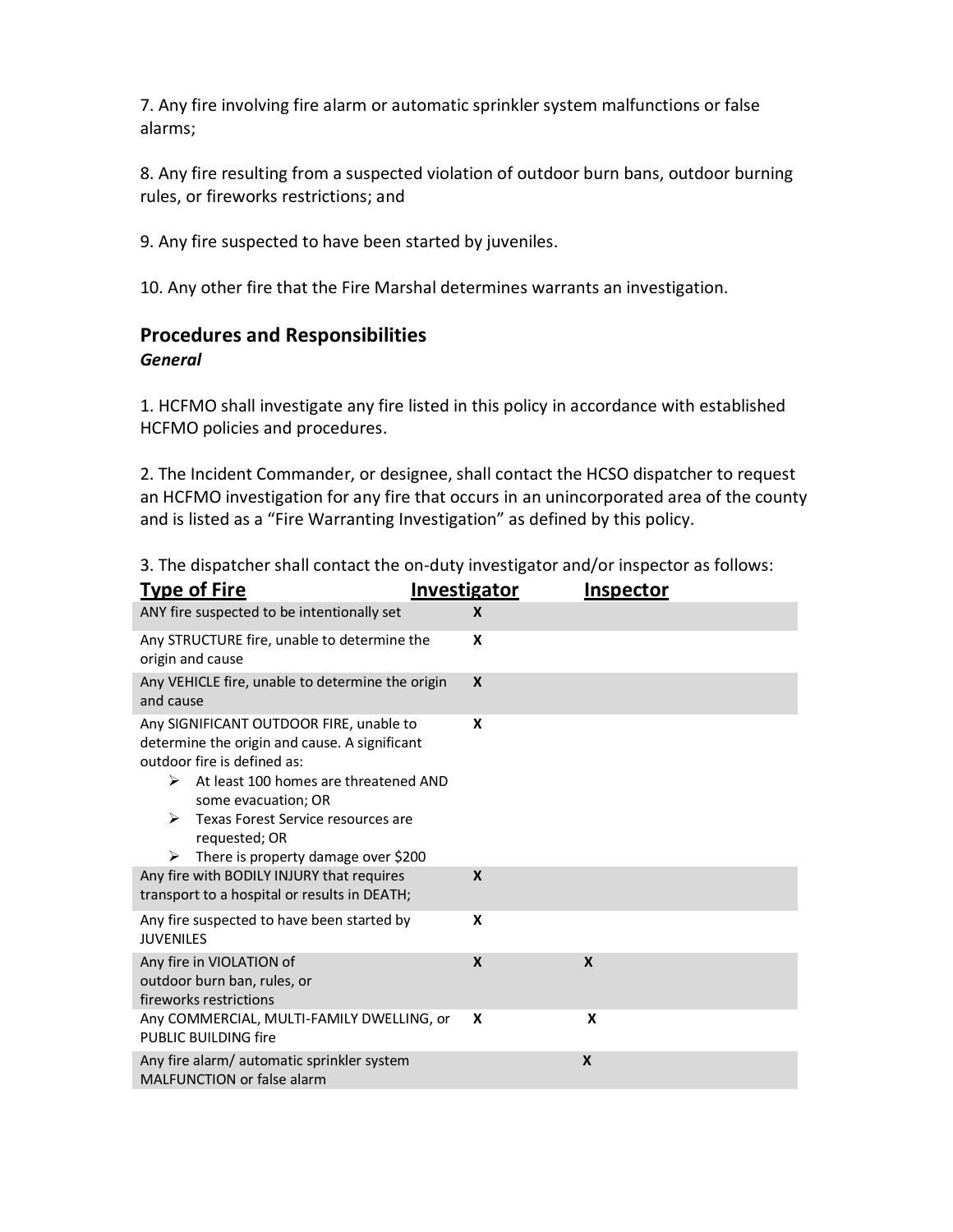# **Use of Force, including Deadly Force**

### **Policy Statement**

To effectively accomplish their duties, officers must sometimes use or threaten to use physical force against a person. Officers should use force only when necessary to protect life or prevent serious bodily injury, and only when such force does not unreasonably endanger bystanders, consistent with the provisions of Chapter 9 of the Texas Penal Code.

All officers are responsible for their actions in the use of force, even if justified under the relevant legal provisions of the penal code. Additionally, Section 9.06 of the Texas Penal Code explicitly states that the remedy for conduct available in a civil suit is not abolished or impaired by Chapter 9 provisions.

## **Reason for Policy**

The purpose of this policy is to define and establish guidelines for the safe, effective and humane use of force procedures by members of this agency to achieve or further lawful objectives whether it is used in response to a threat to life or serious bodily injury, in protection of property, to effect an arrest, or to quell a disturbance.

This policy applies to all HCFMO personnel where the use of force is or could be a part of their core job functions. Failure to comply may be grounds for disciplinary action, up to and including termination. Contact your immediate supervisor if you need assistance with interpretation, resolution of problems, or permission in special situations.

## **Definitions**

**Deadly force**. Any force that is intended or known by the actor to cause, or in the manner of its use or intended use is capable of causing, death or serious bodily injury. **Peace Officer**. Any person certified through TCLEOSE and commissioned by the HCFMO as a peace officer.

#### **General**

The U.S. Constitution prohibits unwarranted search, seizure and intrusion into the homes, effects, and persons of citizens. Central to this theme is that force used in these official acts must be clearly and immediately necessary to accomplish these objectives and immediately cease when the objective(s) is met.

Improper use of force options that create an unnecessary risk of harm to the subject violate Constitutional constraints, offend the spirit of the law, create criminal and civil liability, and are outside the goals, objectives and mandates of this agency. This clearly includes physical pain or discomfort inflicted for punitive or retaliatory reasons or which is applied without serving a lawful objective.

The management of violent persons and behavior is a fundamental duty of the law enforcement mission. The taking into custody of persons is a necessary and frequent official function of employees of this agency. Commensurate with this is the movement of said persons to places of disposition including, but not limited to jails, courts, and medical facilities. **The safety of law enforcement personnel must be paramount to insure that they accomplish these objectives in an impartial and professional manner.**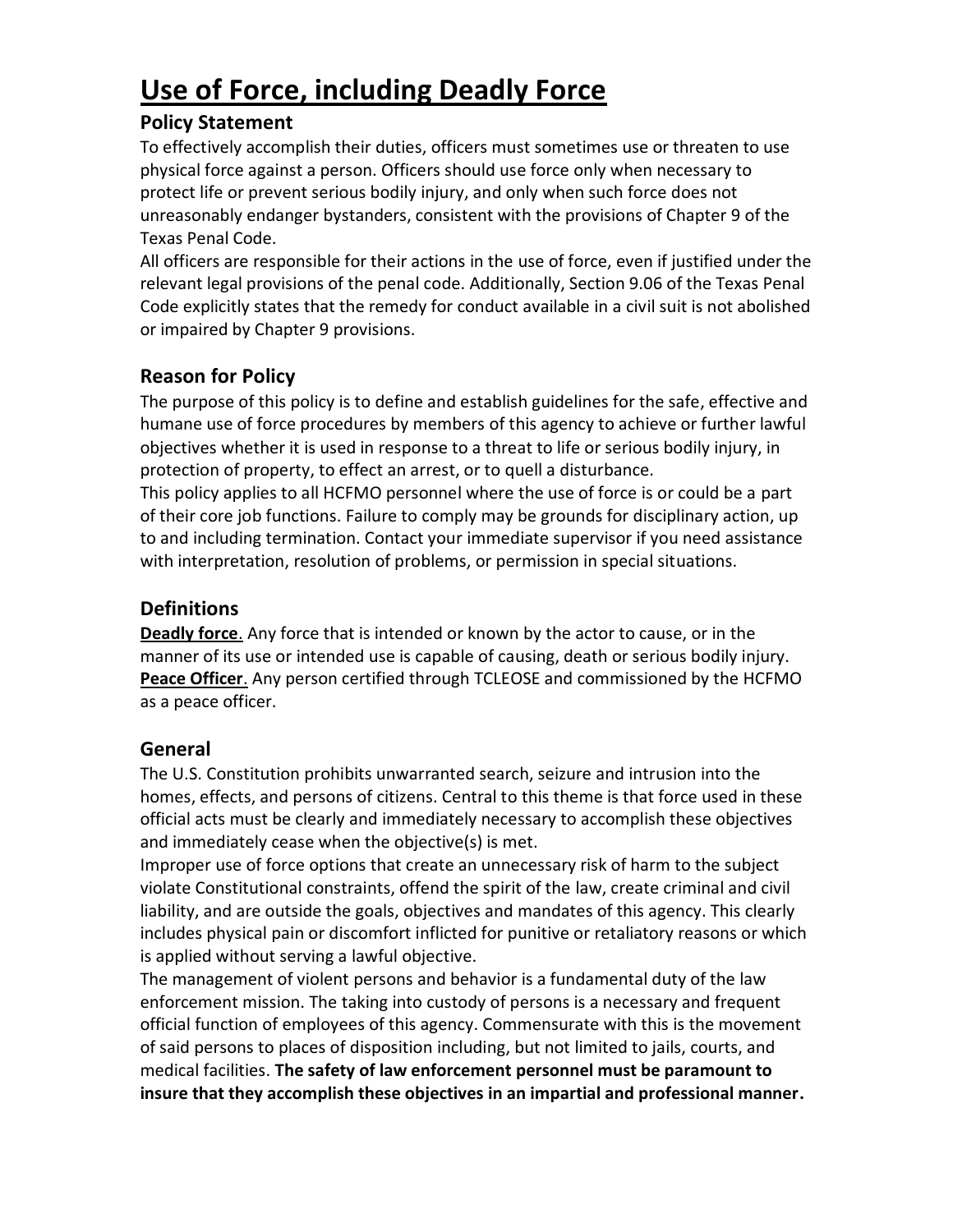The emphasis of policy and training therefore must seek to balance the safety of the officer, public and suspect against that of resolving situations quickly and effectively, within the law. In every instance, no more force shall be used than is necessary under the circumstances to gain control of the situation.

At all times, personnel will remember that the majority of arrest and custody situations involve persons who are presumed to be innocent and such arrest, custody, and transport of said persons are merely to facilitate the judicial process. It is to this end, that this policy is established to uniformly insure that the above stated goals, objectives and ideals are achieved. Specifically, this policy discusses these Use of Force options:

- 1. Weaponless Control Techniques
- 2. Handcuffs and Restraints
- 3. Intermediate Weapon Procedures
- 4. Deadly Force

Commissioned members of the HCFMO will familiarize themselves with, and be guided by, the provisions of the Texas Penal Code concerning the use of force. Attention is directed to the following sections:

- $\geq 9.21$  -- Public Duty
- $\geq$  9.22 -- Necessity
- 9.31 -- Self-Defense
- $\geq$  9.32 -- Deadly Force in Defense of Person
- $\geq$  9.33 -- Defense of Third Person
- $\geq$  9.34 -- Protection of Life or Health
- $\geq 9.42$  -- Deadly Force to Protect Property
- $\triangleright$  9.43 -- Protection of Third Person's Property
- $\geq 9.51$  -- Arrest and Search
- $\geq 9.52$  -- Prevention of Escape from Custody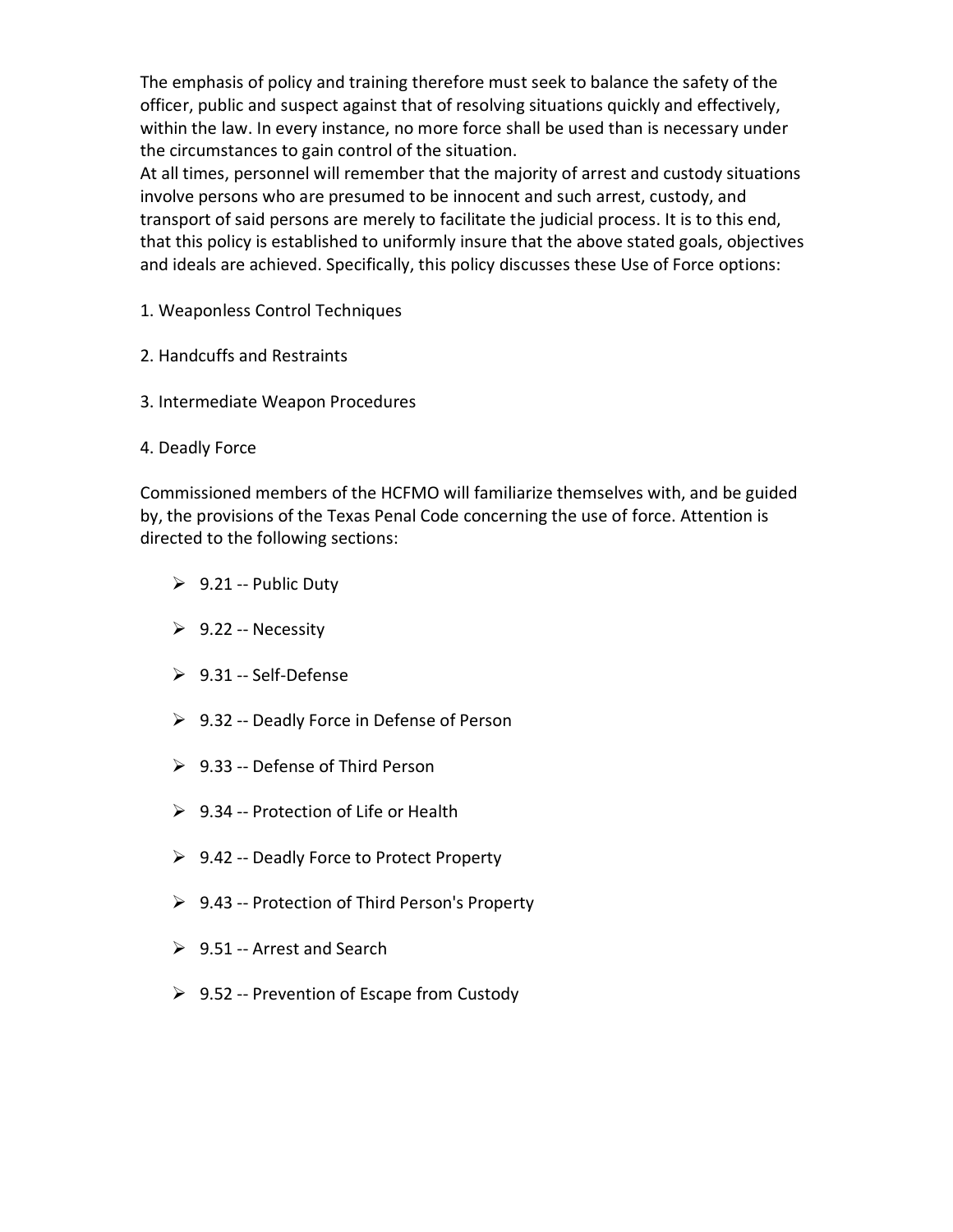## *Types of Behavior/Resistance*

The goal of any use of force is to gain control of the situation. When verbal commands and physical presence have failed to achieve the objective, officers must make a series of decisions based on a wide spectrum of variables. Some of the variables confronted by officers include alcohol, drugs, mental illness and irrational thought processes, which complicate an analysis of the immediate situation. To gain control, officers must be able to quickly assess the elements of subject behavior and the possible applications of force needed to overcome it. Different types of behavior/resistance are:

1. **Compliance**: this is a cooperative and willing compliance in response to a police officer's lawful request or direction. The majority of police/citizen encounters produce these behaviors.

2. **Passive Resistance**: this is identified as non-compliance to a lawful request or direction through non-verbal/verbal defiance but with little or no physical response (e.g., refusal to leave the scene, failure to follow directive, taunting officers, or advising others to disregard officer's lawful requests).

3. **Active Resistance:** the increased scope and intensity of resistance beyond verbal defiance. Active resistance to control is exhibited by pulling away, pushing away with intent to escape, running away, and open and angry verbal refusal to respond to lawful commands.

4. **Assaultive:** active, hostile resistance exhibited whether an actual assault has occurred or is about to occur on an officer or a citizen in response to the officer's attempt to gain lawful compliance or in an unprovoked assault. Examples of such behaviors are kicking, punching, spitting and clenching fists with intent to hurt or resist; threatening with a weapon; etc.

5. **Serious Bodily Harm/Death:** behavior likely to cause death or serious bodily harm to an officer or a citizen. Examples include choking, holding at gunpoint, brandishing an edged weapon, threatening and approaching with a weapon. This category represents the behaviors least encountered by officers but pose the most serious threat to public and officer safety.

## *Guidelines*

1. Human life is valuable and should be protected.

2. The primary consideration in the use of force is preservation of life and prevention of bodily injury.

3. The objective of the use of force by authorized personnel is to establish and maintain lawful control.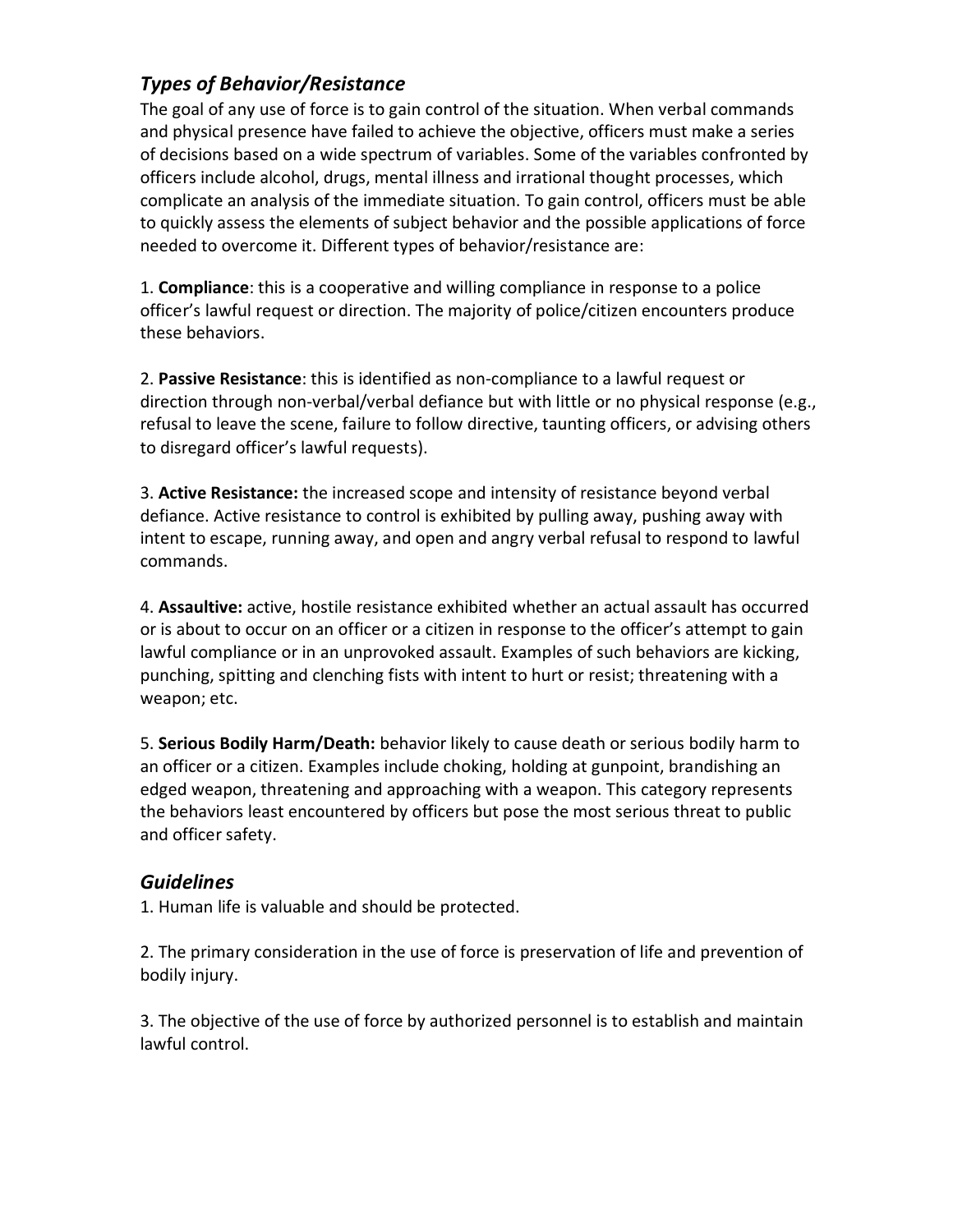4. The degree of force authorized is only that degree which is necessary to establish lawful control. This degree of force depends upon the degree of danger perceived by the officer.

5. Force may be used under the following conditions and circumstances:

a. To minimize the potential for injury and provide for the safety of the officer and others in response to perceived danger.

b. When necessary to accomplish duties authorized by law, such as performing a protective function or effecting an arrest.

6. Deadly force is that degree of force likely to cause serious bodily injury or death. Officers may employ deadly force when they perceive a danger of loss of life or serious bodily injury.

7. Officers need not wait for injury to occur to themselves or others before taking appropriate action. It is the officer's duty to take the steps necessary to prevent harm to themselves and/or others.

8. If circumstances permit, officers should make their identity as peace officers known.

9. Officers should, whenever possible, exercise persuasion, advice and warning before using physical force. However, if such verbal means clearly would be (or found to be) ineffective; officers may use physical force to accomplish a lawful purpose. An officer may have to rapidly escalate or de-escalate the use of force depending on the totality of the circumstances present.

10. The use of excessive force is prohibited by Federal and State law. Violation of these laws can carry both civil and criminal penalties.

11. Whenever an arrest is made or physical resistance is encountered by an officer while in the performance of official duty, the officer will promptly report the incident to their supervisor and will include the details of the incident in their written report. The report should contain a full explanation of the reasons for the application of force and detail the control techniques used when applying the force.

12. In any use of force resulting in death or serious bodily injury, the officer will contact dispatcher to request assistance in securing the scene, seek any medical assistance necessary, notify supervisory personnel, detain all witnesses and assist in the investigation.

13. Officers shall be familiar with the policies and procedures regarding the use of force, weapon and ammunition standards, proficiency standards and post application of force procedures.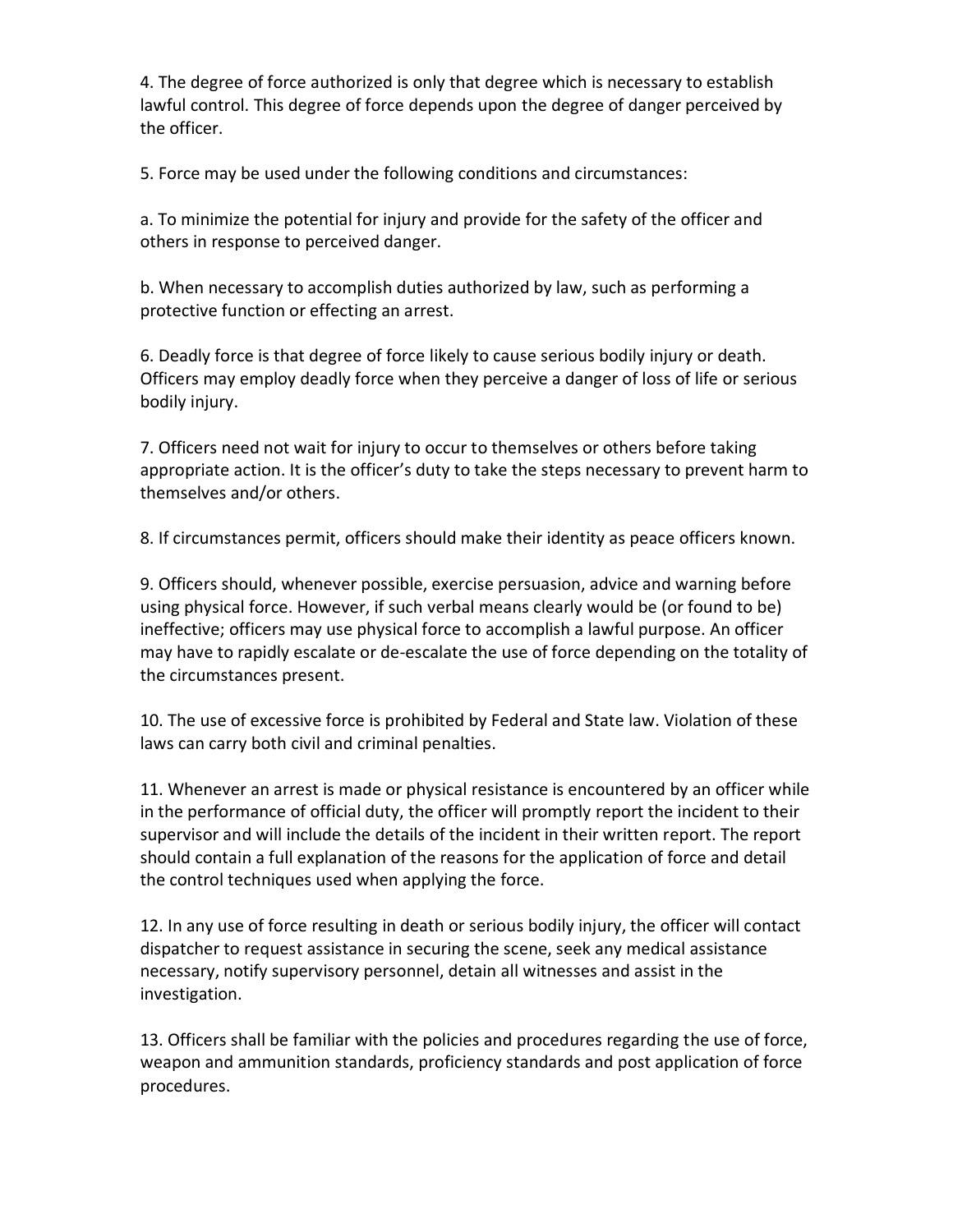## *Training*

Because of the seriousness of using physical force against a person, and the complexity of the legal guidelines governing such use, officers shall carefully review the provisions of Chapter 9 of the Texas Penal Code at least once a year. As law changes occur, the department will furnish copies of the changes to personnel and conduct training classes as necessary. Questions regarding the application of the legal provisions of the use of force should be submitted to supervisors. Each officer is responsible for being informed on the legal provisions, and may choose to direct questions to several supervisors.

## **Confrontational Continuum**

The Confrontational Continuum provides an officer with reasonable guidance in determining what level of force is needed and a means of documenting that use of force. The physical process of arrest occurs after control has been achieved. Force must cease when control has been affected. The use of force on an individual who is already under control is punishment and exceeds the bounds of all prevailing standards of police conduct.

## *Officer/Subject Factors*

The following variables highlight why there is no absolute set of rules dictating an officer's response to resistance. They also illustrate the variety of factors, which the court may examine.

- 1. Officer/subject size disparity.
- 2. Officer/subject age disparity.
- 3. Officer/subject (apparent) strength disparity.
- 4. Officer/subject (apparent) skill disparity.
- 5. Officer's perception of the subject's probable resistance.
- 6. Officer's perception of the immediate threat (to officer, subject or third party).

#### *Special Circumstances*

In addition to Officer/Subject Factors, a confrontation may include Special Circumstances, which would necessitate an officer to increase the use of force. Special Circumstances include:

- 1. Close proximity to a firearm/weapon.
- 2. Special knowledge.
- 3. Injury or exhaustion.
- 4. Ground position.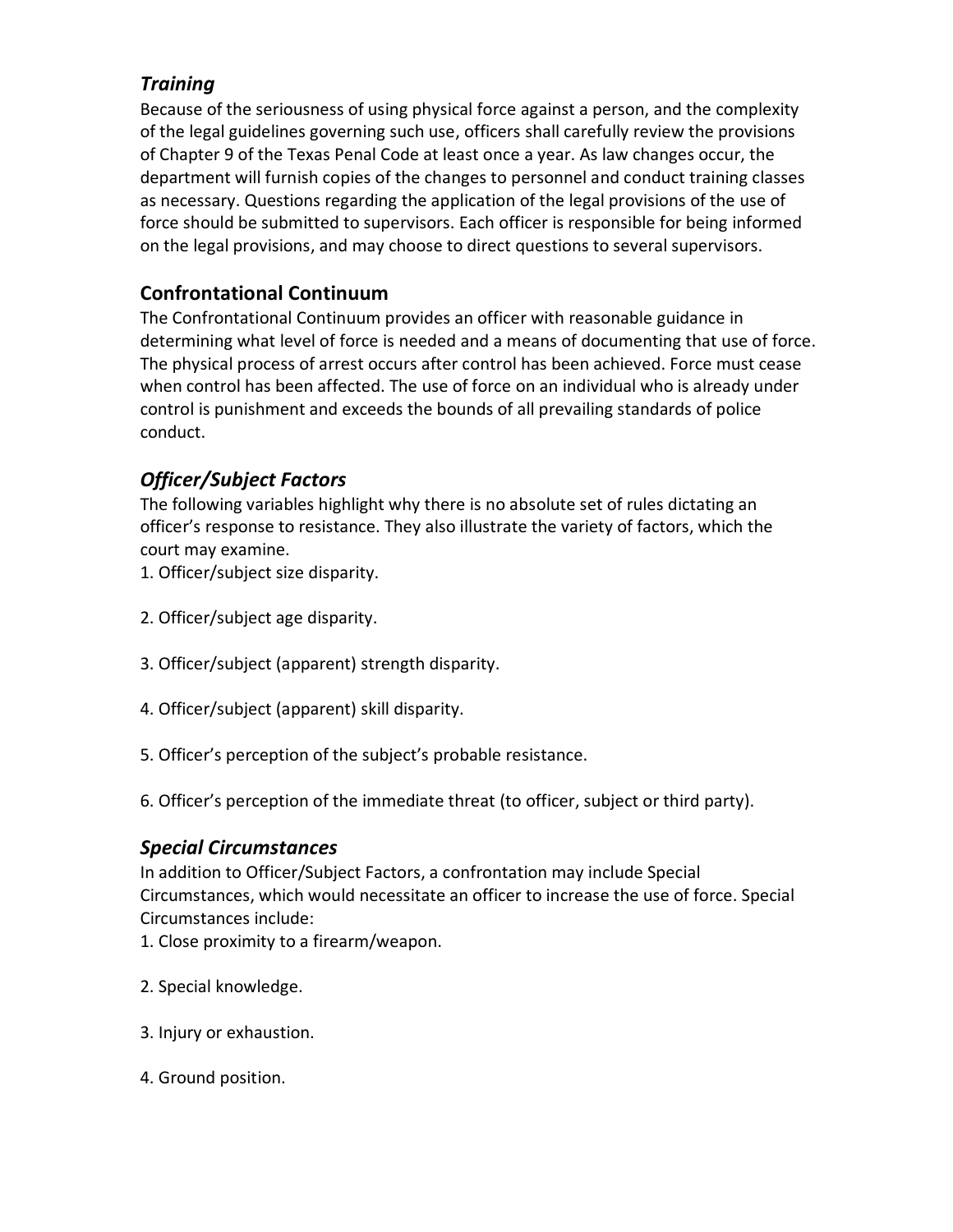#### 5. Disability.

6. Imminent danger.

A subject in close proximity to a firearm or other weapon creates an increased danger to the officer, which must be dealt with immediately. An officer may have special knowledge of a subject's skills that would require the use of increased force. An officer who is injured, exhausted, on the ground, disabled or is in imminent danger would be justified in escalating through the use of force options.

#### **Using Force**

Officers shall prepare for the use of force as they observe the need to do so, consistent with laws and department goals. Examples of preparation include holding a baton in a "ready" position, or informing someone of an intention to use physical force. Under normal circumstances requiring the use of force, the officer should use his physical strength, skill, oleoresin capsicum (OC) spray, impact/control devices and/or conducted energy weapon. Officers should use no more force than necessary to accomplish the desired purpose and to provide for their own safety. If circumstances permit, officers should strive to minimize the pain and injury that may result from the type and degree of force they use.

#### *Weaponless Control Procedures*

Weaponless control methods cover a variety of subject control and restraint techniques, which utilize verbal and physical skills. Weaponless control methods are the most commonly used control and restraint techniques. They are based on fundamental policing skills and capitalize upon the acceptance of authority by the general public. These control methods are classified into three escalating force categories:

1. Verbal Control - techniques that employ verbal persuasion and psychological manipulation.

2. Soft Empty Hand Control - physical techniques that have minimal implications of injury.

3. Hard Empty Hand Control - physical techniques that have a higher probability of injury.

Weaponless control methods may be employed when the officer perceives that a minimal use of force is appropriate to establish and maintain lawful control. Each officer shall participate in training on weaponless control methods.

#### *Handcuffs*

The purpose of handcuffs, transport handcuff restraints (including hobble restraints and leg cuffs) and flex cuffs is to restrain the movements of a subject or to prevent further physical resistance by a subject.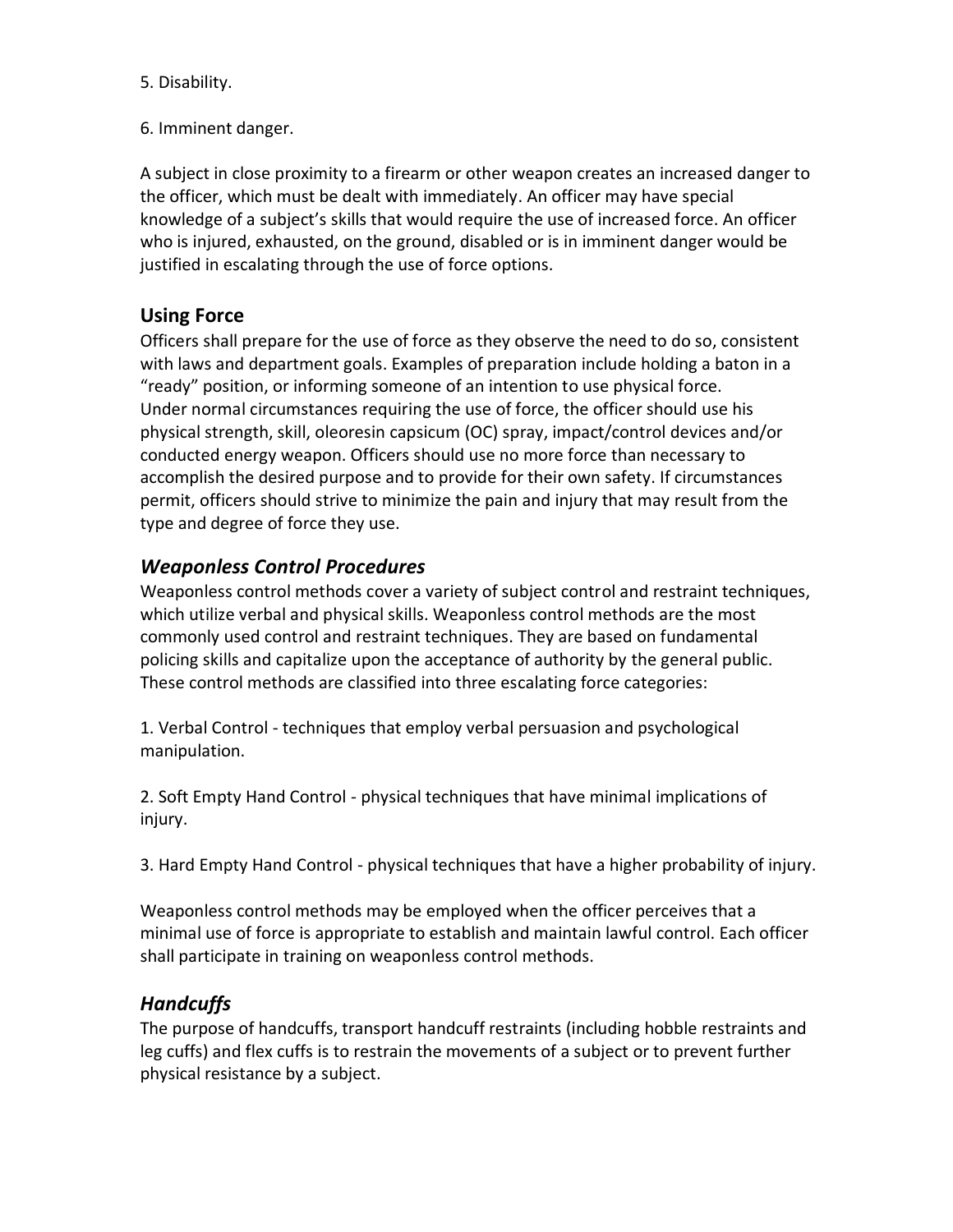1. Officers shall carry handcuffs approved by the department, or a comparable substitute (cuffs using an S & W key) while acting in the capacity as a peace officer.

2. All arrested subjects should be handcuffed before being searched to ensure proper safety for all.

3. Officers should use handcuffs on prisoners to ensure safety of all persons, to protect property and to maintain security of the prisoner. When practical, officers shall minimize the possibility of unusual discomfort, injury, or adverse public opinion.

4. Officers should place handcuffs on prisoners as soon as practical following an arrest, even though the prisoner appears to be cooperative. Officers may choose not to use handcuffs when the person can be safely transported, and the use of handcuffs would obviously cause adverse consequences, e.g., an elderly person or an incapacitated person.

5. For maximum security, handcuff the prisoner's hands behind his back and run the handcuff chain, if (practical and/or available), through the person's belt or belt loop.

6. Avoid injury to the prisoner by double-locking handcuffs whenever they are used. Officers should remove handcuffs as soon as practical for the safety of all concerned.

7. **Do Not Attempt To Handcuff A Subject Who Is Not Under Control!** There is no effective handcuffing method, which will work on an aggressive subject. If resistance is encountered during handcuffing, officers should either re-establish control, or disengage from the situation at once.

## **Impact/Control Devices**

Peace officers may carry an expandable baton, oleoresin capsicum (OC) spray, or Taser® X26, so long as they comply with applicable provisions of Federal and State law, specifically Chapters 9 and 46, Texas Penal Code.

## *Compliance and Use of Impact/Control Devices*

Only licensed peace officers may carry impact/control devices in their official capacity as a peace officer. Personnel shall be trained and certified to use these devices and must be able to demonstrate proficiency through regularly scheduled qualification sessions before being permitted to carry these items.

#### *Baton*

1. Expandable batons are the only type of control device allowed by this policy. The expandable baton, also referred to as the Grip Action Baton, may be used by personnel under circumstances where the use of force is authorized by State law:

a. Self-defense;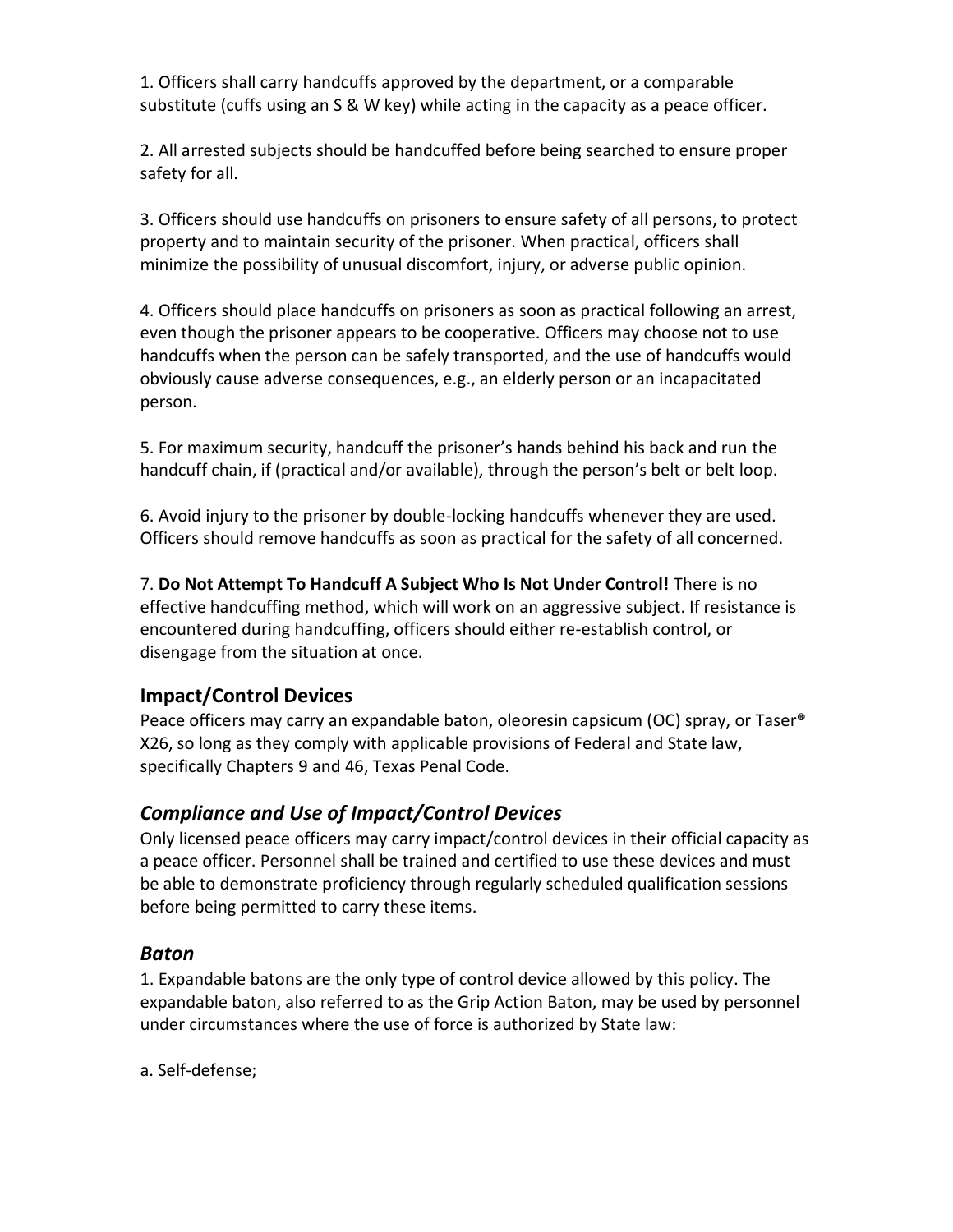b. Defense of a third party;

c. Prevention of the escape of an arrested person from custody; or

d. Effecting the arrest of an individual, in lieu of the use or threatened use of deadly force

2. The baton shall be directed only towards vulnerable areas below the shoulder line, and only with that degree of force so as not to inflict serious bodily injury or death (except in circumstances where the use of deadly force may be authorized by Departmental policy or under State law).

3. The authorized expandable baton shall:

a. Not be altered in any way unless necessary to repair it to its original condition.

b. Be an Armament Systems and Procedures Inc. (ASP) expandable baton. The HCFM must approve other brands or makes of the expandable baton.

#### *Oleoresin Capsicum Spray*

Only licensed peace officers that have successfully completed an approved course of instruction, from a currently certified instructor, on Oleoresin Capsicum (OC) Spray may carry or use it. It is not mandatory that all officers carry this Control device. OC Spray may be used when reasonable and justified in the following situations:

- 1. To prevent the possibility of injury to an officer or another person
- 2. To ward off threatening dogs or other animals
- 3. In tactical building entries such as arrest warrants
- 4. To subdue a person who is:
- a. Threatening or attempting physical harm to himself or another
- b. Resisting an arrest / failure to follow the instructions of a law enforcement officer
- c. Rioting
- d. Interfering with an arrest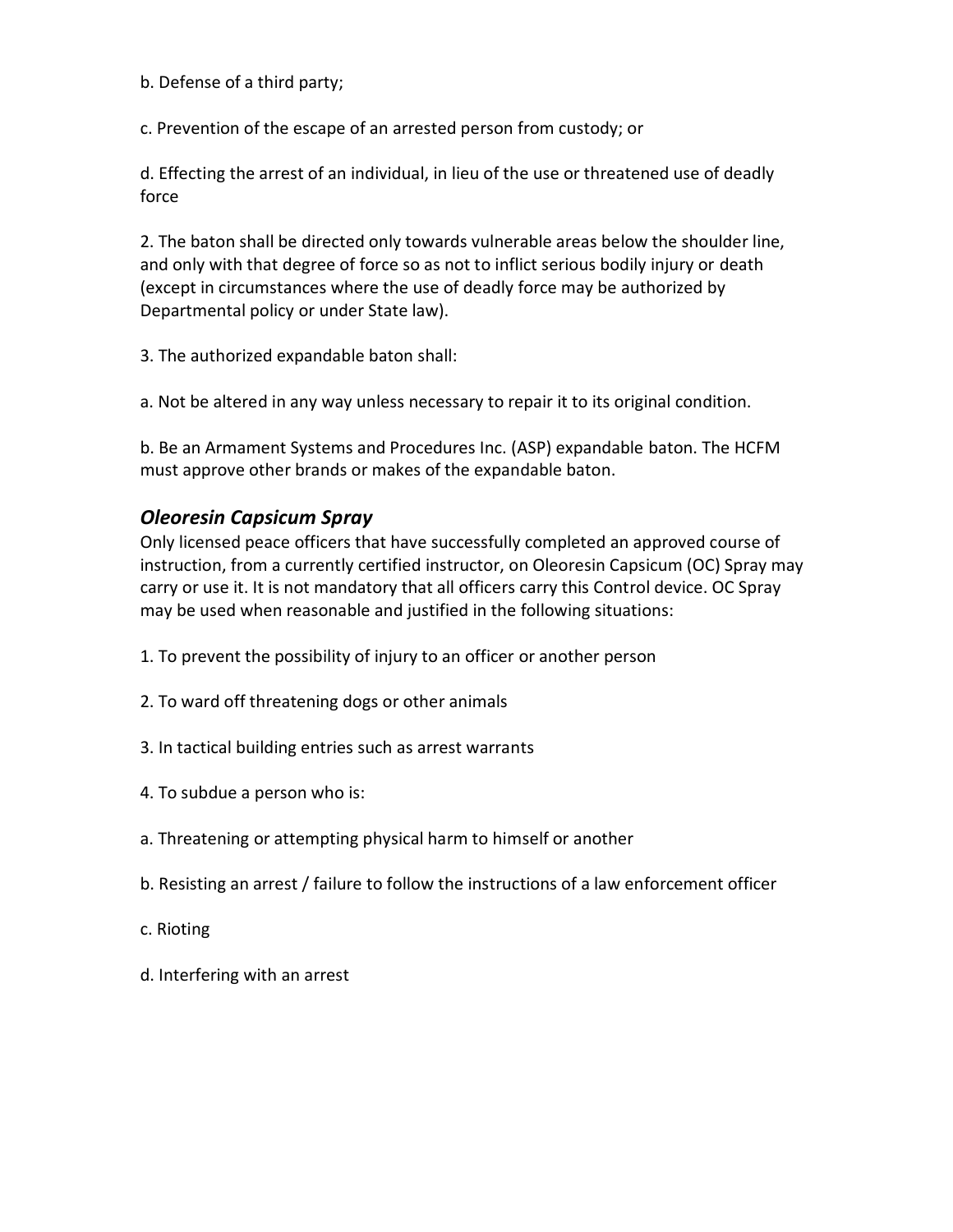### *Taser®*

Only licensed peace officers who have successfully completed an approved course of instruction, may carry and use a Taser. During the initial Taser certification course the student shall be subjected to the discharge of the Taser X26 to their person. An outside agency may certify or qualify an employee of the HCFMO. Each peace officer approved to carry a Taser must demonstrate competency with the weapon on an annual basis. This competency will be documented by the HCFM.

1. The only allowable conducted energy weapon is a Taser X26, and the Fire Marshal must approve the weapon. It is not mandatory that all officers carry this Control device.

2. At no time shall an officer carry a Taser on the same side of his body as his duty weapon. The weapon may be carried in either a drop down holster attached to the leg or cross draw on the officer's belt.

3. Officers approved to carry and use a Taser may discharge the Taser probes from the cartridge, and may also use the weapon in the drive stun mode.

- 4. The Taser may be used when reasonable and justified in the following situations:
- a. To prevent the possibility of injury to an officer or another person;
- b. In tactical building entries such as arrest warrants;
- c. To subdue a person who is:
- d. Threatening or attempting physical harm to himself or another
- e. Resisting an arrest / failure to follow the instructions of a law enforcement officer
- f. Rioting
- g. Interfering with an arrest

5. Proper consideration and care should be taken when deploying the ADVANCED TASER on subjects who are in an elevated position or in other circumstances where a fall may cause substantial injury or death.

6. Officers must be prepared to justify such a deployment.

7. The Taser has the ability to ignite flammable liquids. It will not be deployed at subjects who have come in contact with flammables or in environments where flammables are obviously present.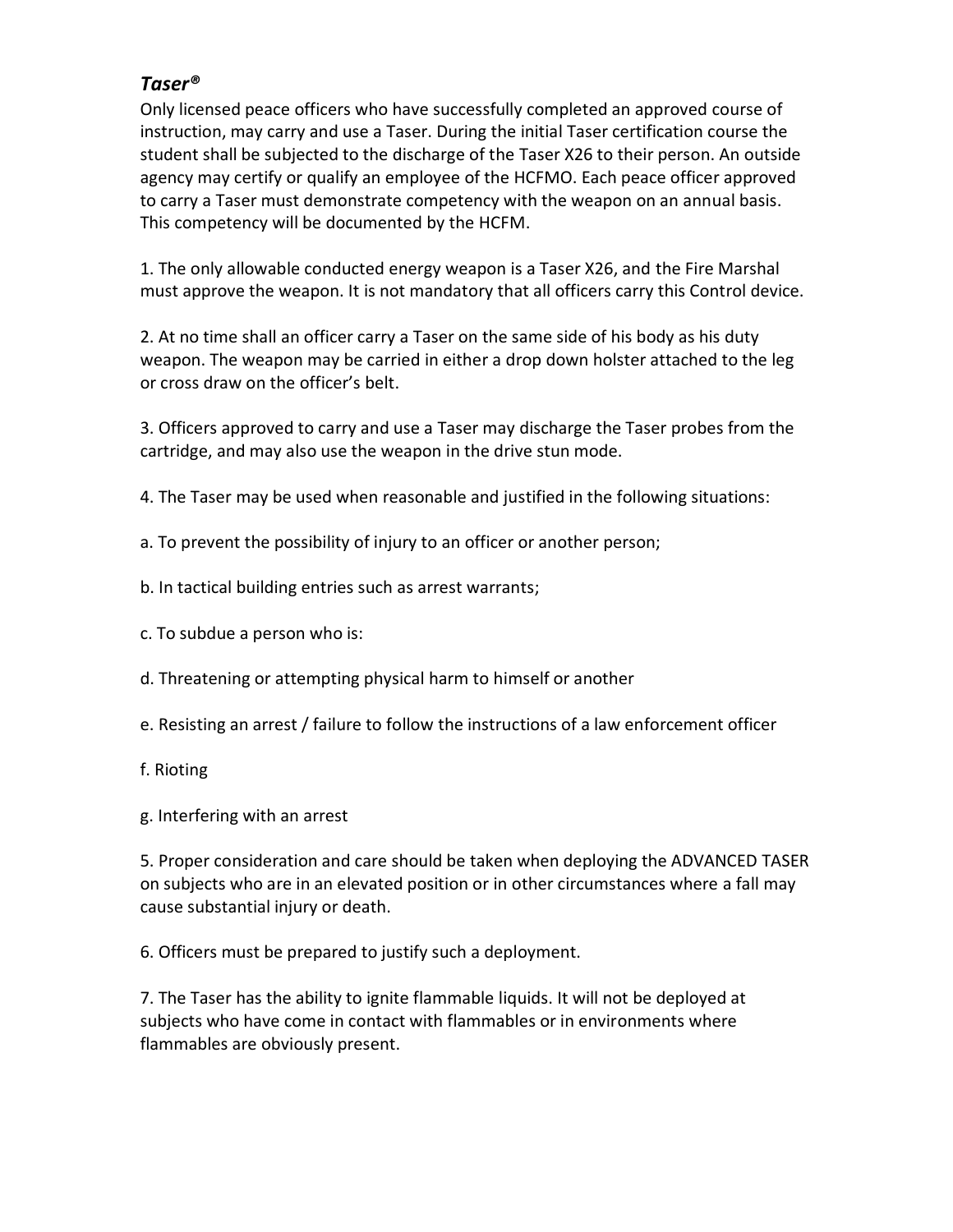## *Officer-involved Taser Process*

Any officer who discharges an electrical shocking device shall initiate the Officer-Involved Taser Process.

## *Officer responsibilities*

1. The officer should take actions necessary to protect himself, other personnel, and the public from additional threats, and to maintain control of the situation.

2. When safely capable to do so, the officer shall immediately notify his supervisor, advise that the officer has discharged his Taser, if there are any injuries or deaths, and any other information requested by the supervisor.

3. If capable to do so, the officer shall treat the scene of any Taser discharge as a crime scene and take necessary steps to preserve the scene.

4. At the suspect's request or at the discretion of the ranking officer at the scene, the officer will request that qualified medical personnel respond to the scene to examine the suspect and if needed remove the probes from the suspect.

5. The officer shall, within reasonable time of the incident, submit a written report to the Fire Marshal. The report shall detail, to the best of the officer's recollection, the course of events which lead up to the use of the Taser and the actions taken during the incident.

6. The officer may be required to provide additional details, information, or statements as part of an administrative internal review.

#### *Witness responsibilities*

1. Witnesses may include HCFMO personnel. Witnesses shall cooperate with investigating officers, HCFMO supervisors, and other HCFMO personnel, and be directed to treat the scene of any Taser discharge as a crime scene.

2. Witnesses may be required to provide oral or written statements as part of the investigation or an administrative internal review.

## *Supervisor responsibilities*

1. Immediately contact the Fire Marshal.

2. Make an on-scene investigation and review reports, determining the effectiveness of investigation, justifications for firearm usage, and procedures followed.

3. If possible, the supervisor will:

a. Document the probes in the suspect with still photographs, if feasible.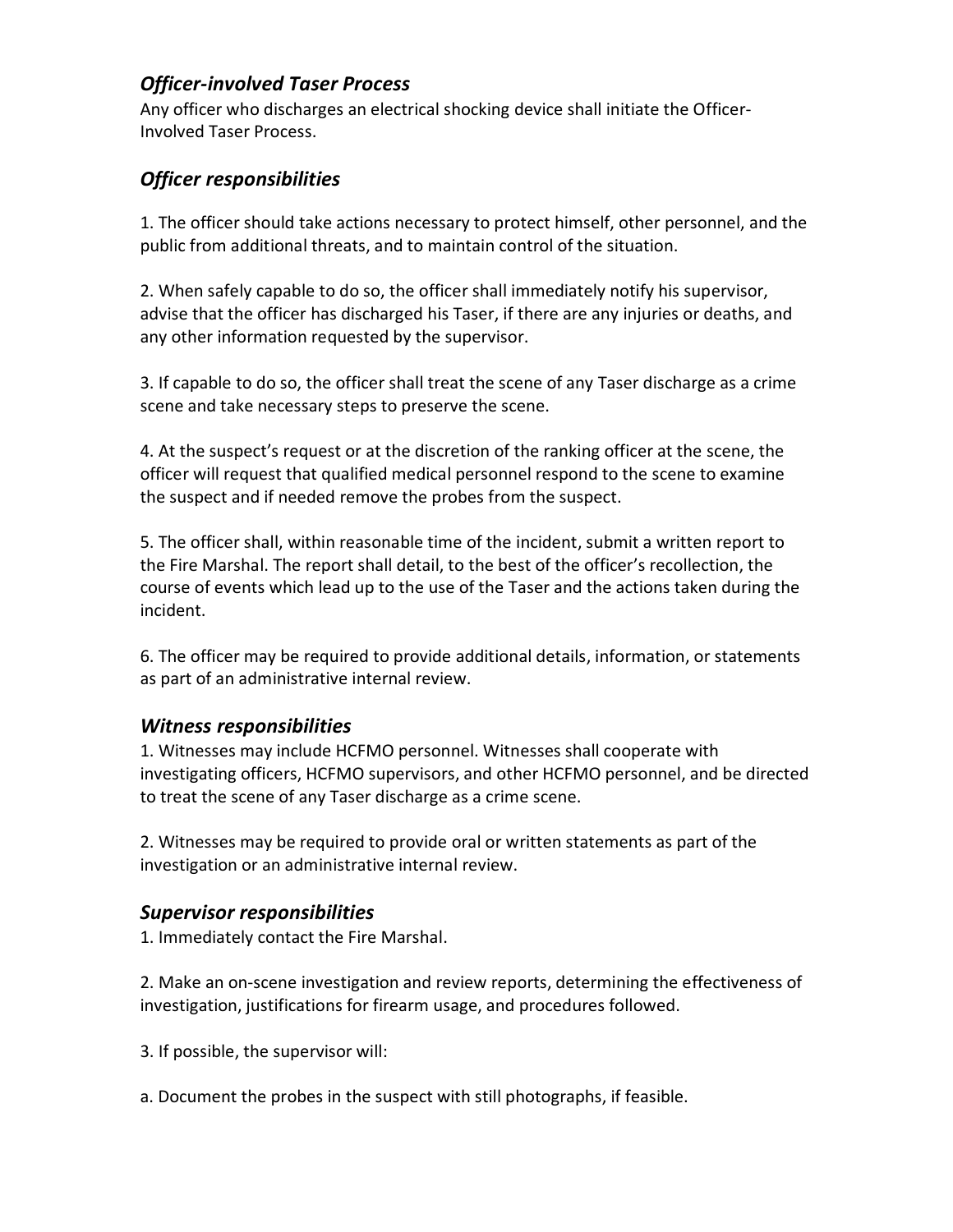b. Document any injures to the suspect that were caused by the Taser;

c. Document the probe cartridge serial number.

d. Obtain one or more AFID tag (small confetti-like ID tags with the serial number of the cartridge deployed) from the scene, if possible;

e. Have qualified medical personnel dispose of the probes and cartridge as a bio hazard;

f. Collect the Taser device.

#### *Fire Marshal responsibilities*

1. The Fire Marshal shall notify the respective county precinct commissioner and county judge, or designate.

2. In case of employee injury, notify next of kin or emergency contact consistent with HCFMO policy.

3. Only the Fire Marshal or his designate are authorized to provide media information about the discharge of a firearm.

#### *Validation*

The HCFMO shall maintain a file of personnel who have passed the approved Impact/Restraint Device training course as established by a TCLEOSE approved instructor certified for the specific device.

#### **Using Deadly Force**

The value of human life is immeasurable in our society. Police officers have been delegated the tremendous responsibility to protect life and property and apprehend criminal offenders. The apprehension of criminal offenders and protection must at all times be subservient to the protection of life. The officer's responsibility for protecting life must include his own.

To the extent an officer has reasonable time for consideration, he shall never use deadly force (i.e., use his weapon) which creates a greater risk to himself and others (such as hostages, bystanders, and other officers) of causing death or serious bodily injury than if he did not use such deadly force. This decision must reflect the totality of the circumstances, which should include but is not limited to the following:

1. The nature and seriousness of the risk of injury to the officer or others, the age, physical condition, and behavior of the subject of the force.

2. Relevant actions by any third parties.

3. Physical conditions (such as visibility) at the scene.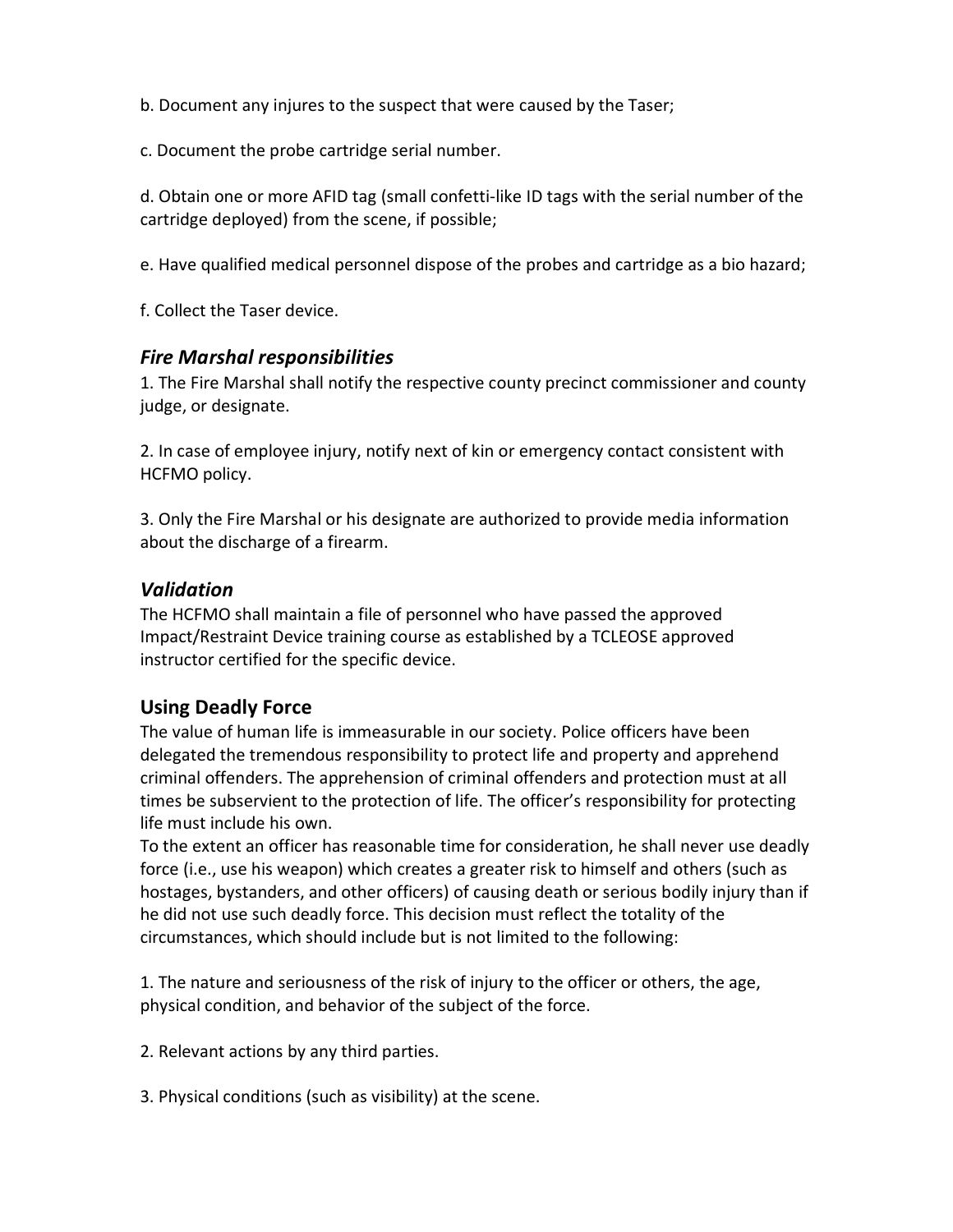4. The feasibility and availability of alternative actions.

5. The opportunity and actual ability of the subject to injure the officer or others.

Officers should prepare for the use of deadly force as they observe the need to do so, consistent with laws and department goals. Examples of preparation include releasing safety strap of gun holster (if applicable); placing hand on pistol grips; carrying pistol in hand; removing shotgun from vehicle; pointing a firearm at a person; or verbally threatening a person.

1. Deadly force may be used by an officer only when and to the degree the officer reasonably believes the deadly force is immediately necessary to protect himself or any other person against another's use or attempted use of unlawful deadly force.

2. An officer may use deadly force to effect the capture or prevent the escape of a suspect whose freedom is reasonably believed to represent an imminent threat of serious bodily injury or death to the officer or other person(s).

3. No distinction shall be made relative to the age of the intended target of deadly force. Self-defense and imminent threat shall be the only policy guideline for employing deadly force. In a deadly force situation, weapons of opportunity as well as departmentally authorized weapons may be employed as a last resort to further the preservation of life. 4. An officer shall not discharge a firearm at or from a moving vehicle except as the ultimate measure of self-defense or defense of another when the suspect is using deadly force by means other than the mere operation of the vehicle.

5. The use of deadly force on an animal is justified for self-defense, or to prevent substantial harm to the officer or another.

6. An officer shall not discharge a firearm as a warning, as a threat, or to summon assistance.

7. Officers should also strive to accomplish the threatened use of deadly force so as to not alarm, frighten, or incite other persons to violence. Weapons shall not be fired when such firing unreasonably endangers bystanders.

## **Firearms**

## **Policy Statement**

Only authorized personnel may carry firearms. Firearms may be carried or used by HCFMO personnel while on duty as provided by this policy.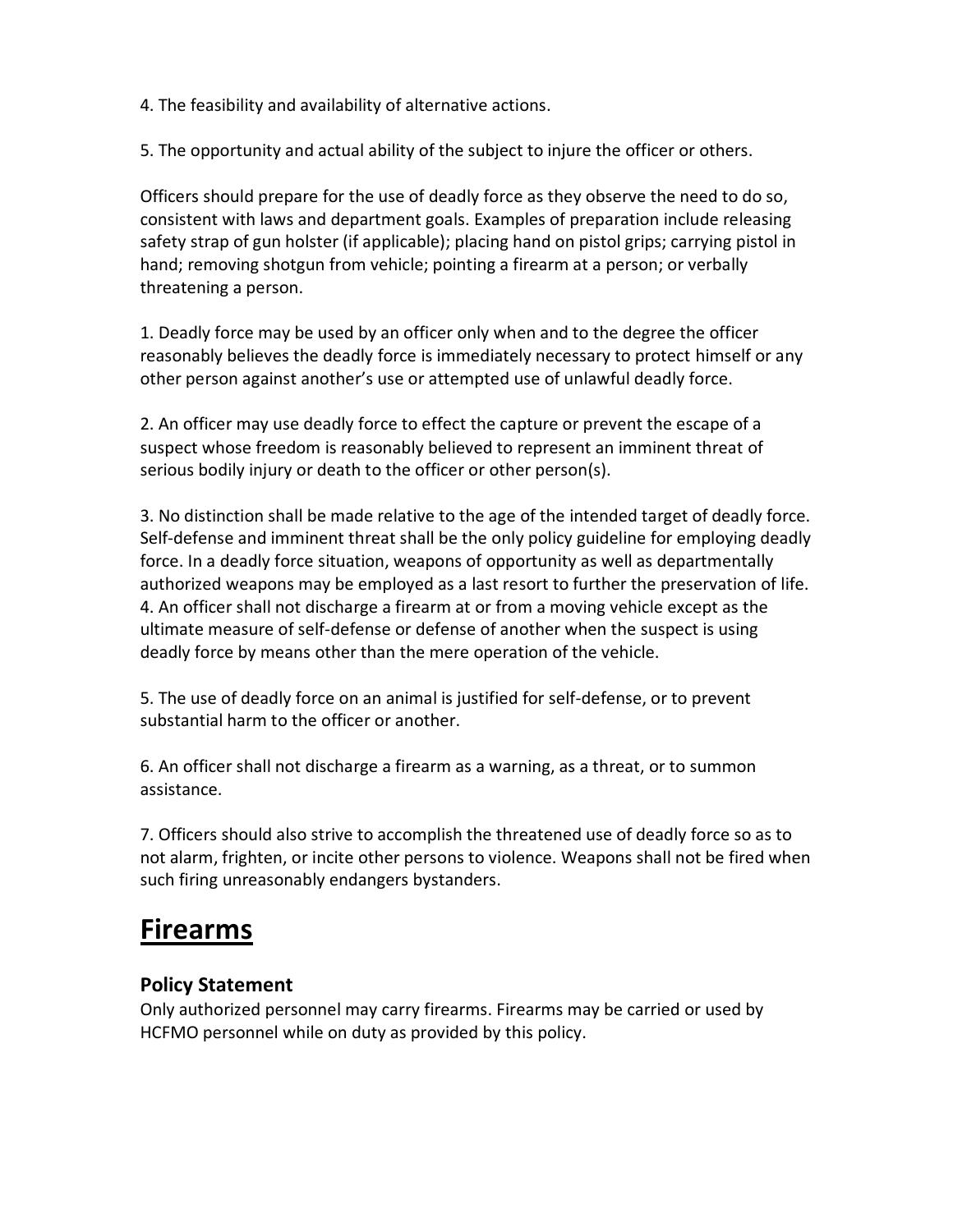## **Reason for Policy**

The purpose of this policy is to define the employee's roles, responsibilities, guidelines and principles in regards to firearms and HCFMO employment. Every HCFMO employee is responsible for adherence to the firearms policy. Failure to comply with this policy and related procedures may be grounds for disciplinary action, up to and including termination. Contact your immediate supervisor and/or Firearms Proficiency Officer if you need assistance with interpretation, resolution of problems, or permission in special situations.

#### **Definitions**

**Firearms Proficiency Officer (FPO)**. Employee designated by the Fire Marshal with responsibility to provide general and specialized firearms training for HCFMO personnel, qualify HCFMO personnel with authorized firearms, maintain firearms-related personnel files, and participate in after-action reviews of firearms-related events.

**Exhibited**. When used in regard to a firearm, exhibition of a firearm means any time the employee removes a firearm from a holster or any other secured place.

**Accidental Discharge**. Anytime a firearm is discharged where there is no intent to discharge the firearm.

**Peace Officer**. Any person properly certified through TCLEOSE and commissioned by the HCFMO as a peace officer.

**Senior Law Enforcement Contact (SLEC)**. The position held by the highest ranking employee of the Fire/Arson Investigation Division, currently the Fire Marshal.

## **General Provisions**

#### *Modifications to this policy*

1. No exceptions to this policy, except those written in the form of a directive and approved by the Fire Marshal, shall be allowed.

2. Any written exceptions shall be clearly defined by the Fire Marshal, and the peace officer shall acknowledge understanding and compliance with the directive. A copy of the directive shall be kept in the employee's firearms file maintained by the FMO.

## *Duty to Carry Firearm*

1. When functioning as a peace officer, every HCFMO peace officer, including an officer working extra employment as a peace officer, shall have immediate access to the items necessary to function in his official capacity as a peace officer. This includes official agency identification and badge, TCLEOSE identification or certification card, hand restraint devices, authorized firearms, approved holsters, and any other item necessary to function in his official capacity as a peace officer.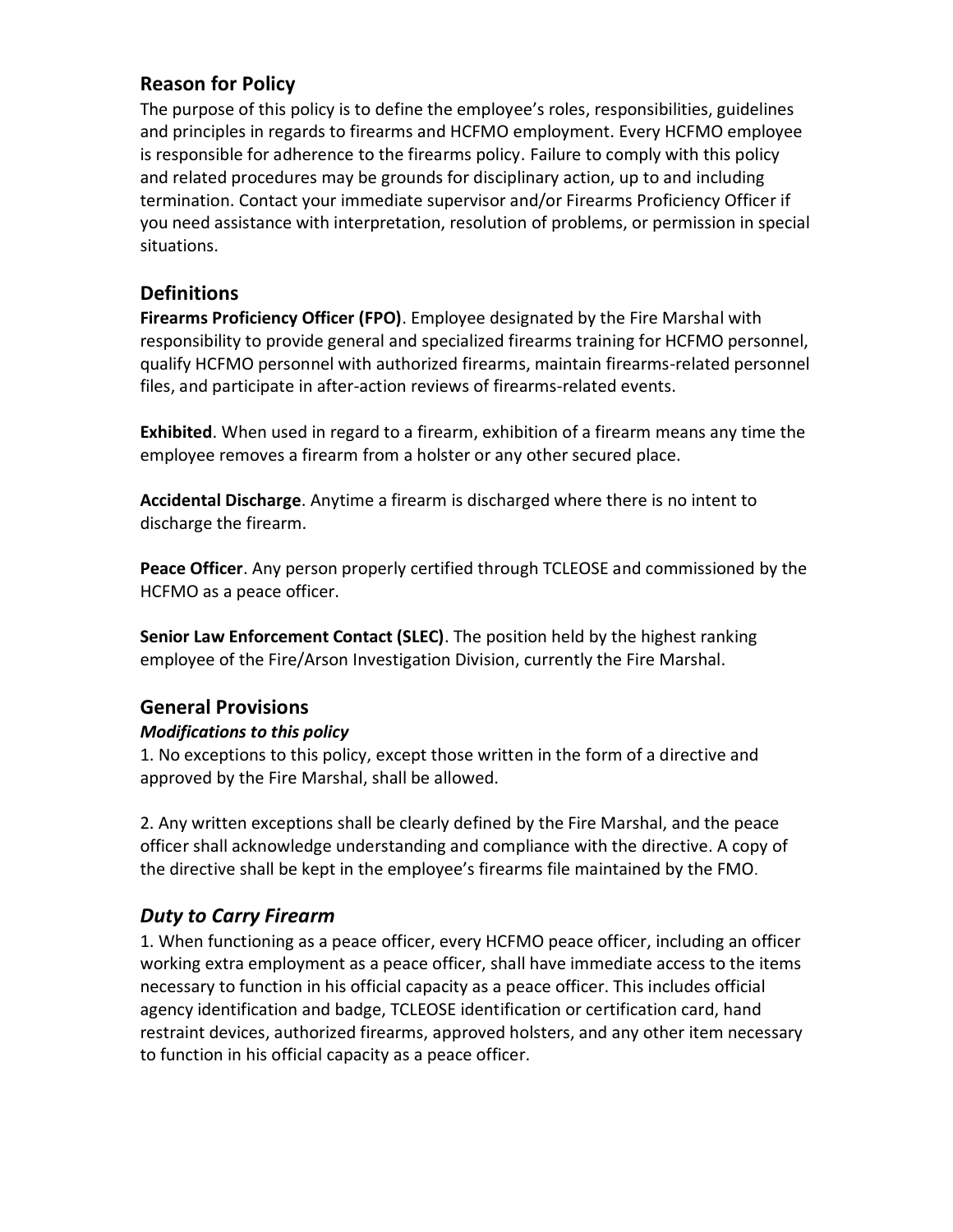2. When reasonable, Peace Officers are expected to be prepared for criminal activity intervention whenever they are off-duty. To ensure such preparedness, HCFMO peace officers should keep a firearm reasonably available while off duty.

3. **This section does not apply if personnel are engaged in activities that make it impractical or impossible to comply, or where the carrying of a firearm contradicts with the specific job function or purpose of the peace officer.** 

## *Authorization to Carry Firearm*

1. Except as provided in this policy, only those HCFMO personnel licensed as peace officers by the Texas Commission on Law Enforcement Officers Standards and Education (TCLEOSE) and commissioned by HCFMO as peace officers are authorized to carry firearms while on duty.

2. In order to obtain authorization to carry a firearm, a peace officer must meet all the following requirements in this policy.

3. Only personnel with two or more years experience in law enforcement, and a current shotgun qualification, may be authorized to carry an approved rifle.

4. No prohibited weapon, as defined by Section 46.05, Texas Penal Code, may be carried except as authorized by department policy.

5. **Any weapon defined as "automatic" under State and /or Federal statues is prohibited.** 

## *Special Requirements for Non-Paid Peace Officers*

1. Non-paid and/or Part-time peace officers are required to meet the same proficiency with their firearm as full time peace officers.

## *Concealed Handgun License (CHL)*

1. This section does not apply to properly commissioned HCFMO peace officers who hold a valid CHL.

2. Any employee who holds a CHL is individually responsible to comply with the provisions of the license and all applicable laws.

## *Supervisory responsibilities*

## *Firearm Inspection*

1. Peace officers shall keep all firearms clean and ready for immediate use in accordance with this policy.

2. Any TCLEOSE-licensed supervisor or FPO may inspect any firearm at any time.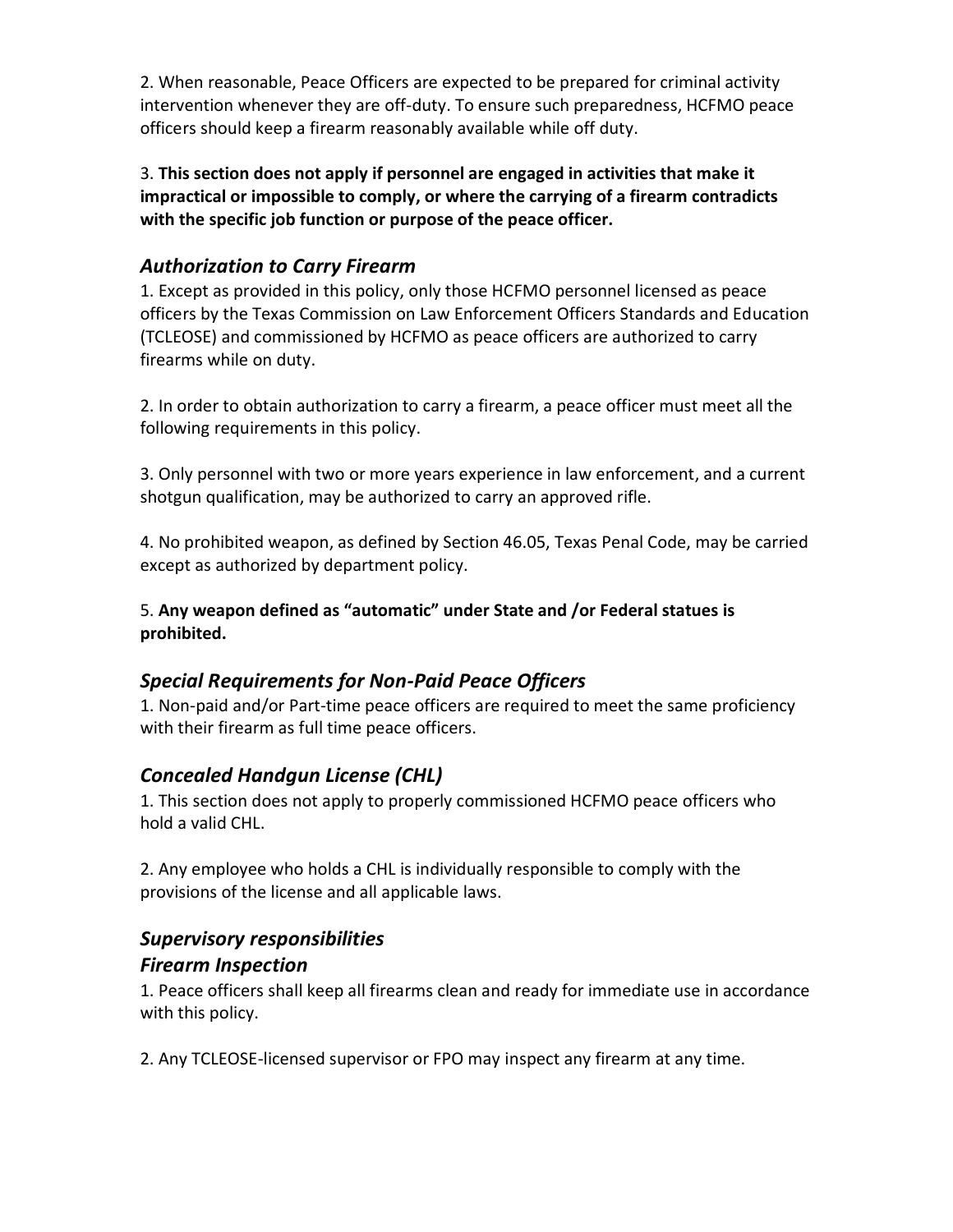3. The FPO shall perform a formal inspection of every authorized firearm at least annually. At a minimum, the FPO shall inspect the firearm for cleanliness, proper mechanical operation, and to ensure that any alterations or modification are in accordance with this policy.

4. A formal inspection report will include the date, time, name of inspector, and outcome of the inspection. A copy of the report will be placed in each Peace Officer's Firearms Qualification file.

## *Revocation of authorization to carry a firearm*

1. Any supervisor or the FPO may temporarily revoke an authorization to carry a firearm for:

a. Lack of good judgment, to include but not be limited to unsafe handling, inappropriate display, or accidental discharge

b. Dirty, unclean, or operationally unsound firearm.

2. The inspecting supervisor or FPO shall prepare a written report of the circumstances and forward it to the SLEC for review and any further action.

3. The SLEC may recommend to the Fire Marshal permanent revocation of authorization to carry a firearm privileges in the following circumstances:

a. Any reckless display, mishandling, or accidental discharge; or

b. If a firearm is deployed and the deployment is found to be unwarranted.

4. Upon any temporary or permanent revocation of authorization to carry a firearm, the SLEC and FPO shall:

a. Immediately notify the peace officer in writing of the revocation;

b. Order the Peace Officer to immediately unload the firearm, secure it properly, and remove it from HCFMO property as soon as practical. If the firearm is an HCFMO-issued weapon, it must be immediately returned to the care, custody, and control of the FPO.

c. Order the Peace Officer to surrender his police ID and suspend all law enforcement duties; and

d. Document the revocation in writing, place a copy in the peace officer's personnel file, and forward a copy of the report to the Fire Marshal.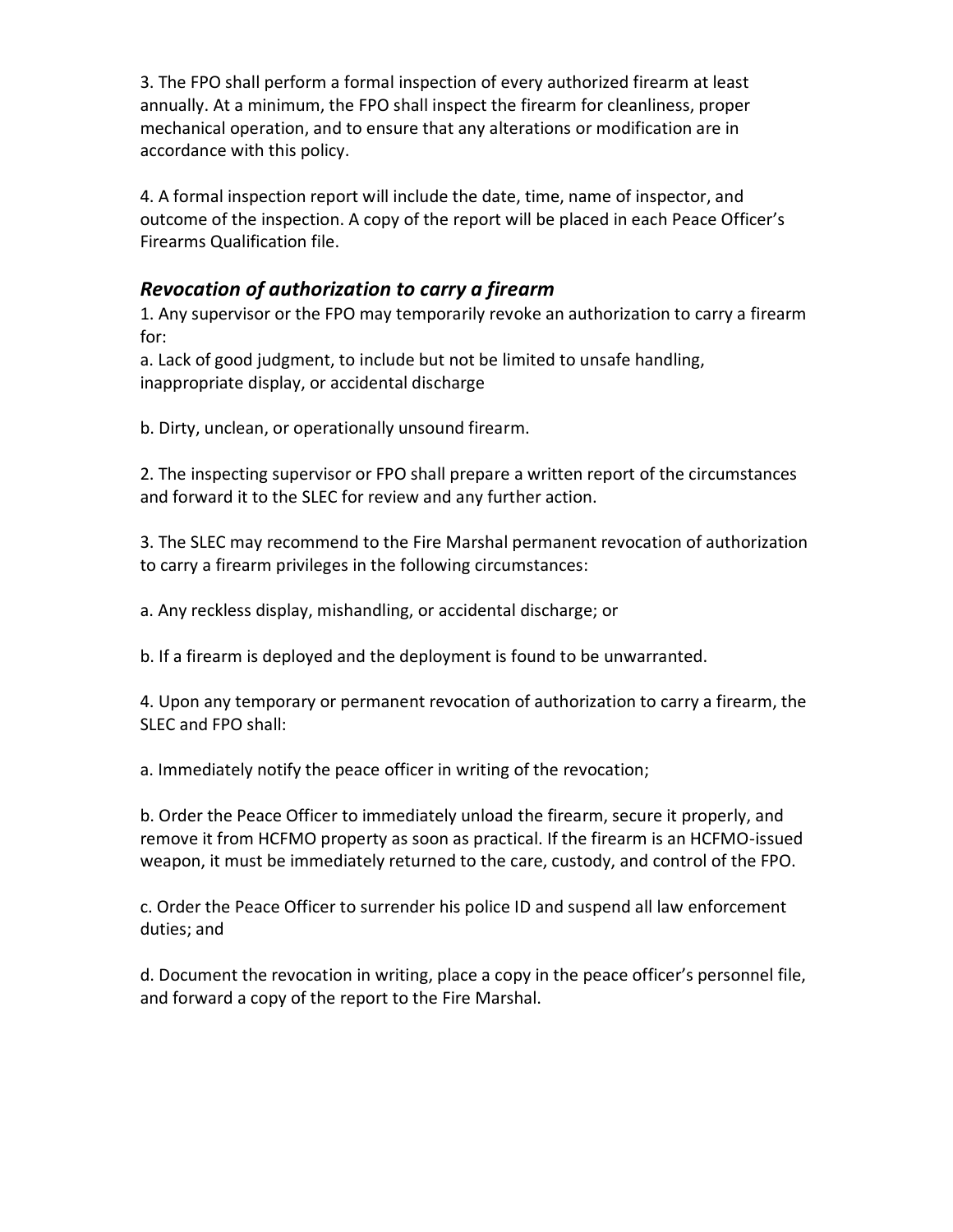5. Upon the recommendation of the SLEC, the Fire Marshal may suspend or remove a peace officer, either temporarily or permanently, for violation of this policy and any related directives. At the discretion of the Fire Marshal, the officer may be temporarily reassigned to a position not requiring the exercise of law enforcement powers.

#### **Acceptable Service Firearms, Ammunition, and Accessories**

The Hidalgo County FMO requires all peace officers to be equipped with a safe, reliable and effective handgun.

1. All service firearms and ammunition carried by officers, on duty or off duty, are subject to approval and may be inspected at any time for cleanliness and proper function by a TCLEOSE-licensed supervisor, the SLEC, or FPO. 2. Safety devices shall not be deactivated, nor shall any modification be performed which adversely affects the safety or reliability of the firearm.

3. Any magnified optical device (scope) is prohibited. Any non-magnified optical device that restricts or eliminates the use of "iron" sights is prohibited.

#### *Acceptable Ammunition*

1. All ammunition carried by peace officers shall be factory ammunition. No reloads are allowed to be carried on duty or off duty while in an official capacity, except during range practice.

2. Only issued ammunition shall be utilized. The only exception is ammunition used for range practice, .45 ACP ammunition, or when, in the opinion of the FPO, the tactical situation requires the use of other ammunition.

3. The ammunition to be used with authorized 12 gauge shotguns is 00 Buckshot or slugs.

#### 4. **Tracer ammunition is prohibited.**

#### *Acceptable Firearms*

#### *Duty handguns*

1. Either revolver or semi-automatic firearms are acceptable. Firearms must be of highquality manufacture, and must be reliable and in top working order.

2. Revolvers must be capable of double-action fire and have a minimum of five-round cartridge capacity.

3. Semi-automatics must have a minimum of five-round cartridge capacity.

4. Only .38 caliber or larger pistols are allowed for service firearms, or a minimum .380 caliber for back-up firearms, to a maximum caliber of .45 ACP.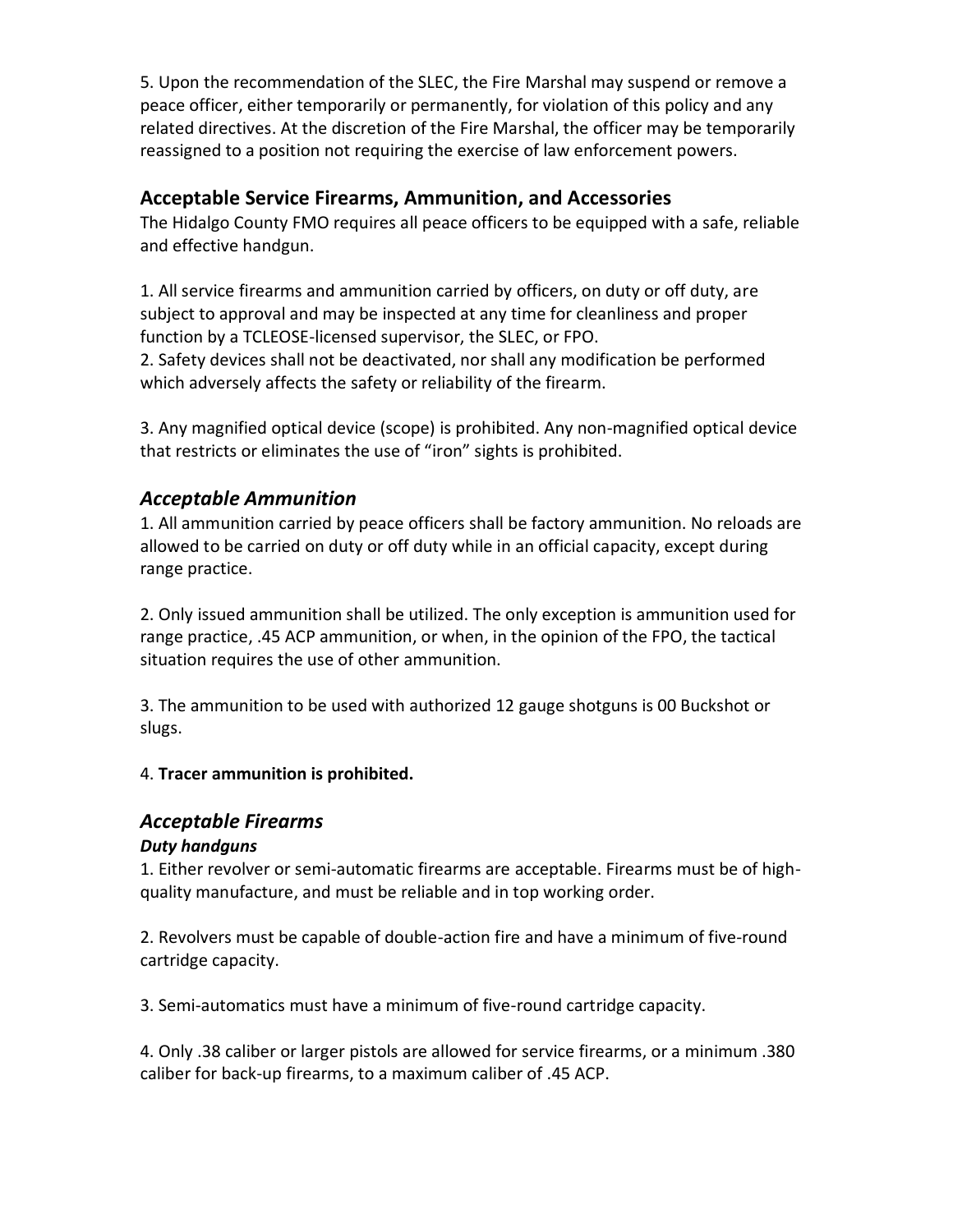5. Barrel length, including any attachments such as compensators, must be at least 1.75 inches and not more that 6.5 inches.

### *Shotguns*

1. Either pump or semi-automatic shotguns are acceptable. Firearms must be of highquality manufacture, and must be reliable and in top working order.

2. Shotguns must have a minimum of five-round shell capacity.

3. Only twelve-gauge shotguns are allowed.

4. Minimum shotgun barrel length must be 18 inches, with a minimum overall length of 26 inches.

5. All shotguns may be equipped with a retention sling designed to safely carry the weapon when not engaged in primary use.

## *Rifles*

1. If specifically approved, peace officers may be equipped with a rifle as an additional long gun.

2. Only semi-automatic rifles using the AR-15 or CAR 15 chassis are acceptable. Firearms must be of high-quality manufacture, and must be reliable and in top working order.

3. Rifle magazines shall be limited to 30 rounds or less. **Any magazine with a capacity greater than 30 rounds is prohibited.** 

4. Only .223 Remington is allowed.

5. Minimum rifle barrel length is 16 inches; maximum barrel length is 22 inches.

6. All rifles may be equipped with a retention sling designed to safely carry the weapon when not engaged in primary use.

7. All rifles may be equipped with an illumination device designed for the rifle and approved by the FPO. No authorized employee shall modify illumination devices to meet this requirement.

## *Acceptable Accessories*

## *Holsters and fanny packs*

1. Only holsters made for the handgun being carried are approved. The holster shall assure the handgun is secured in a positive manner.

2. Only fanny packs made for concealing handguns are approved. The pack shall assure the handgun is secured in a positive manner.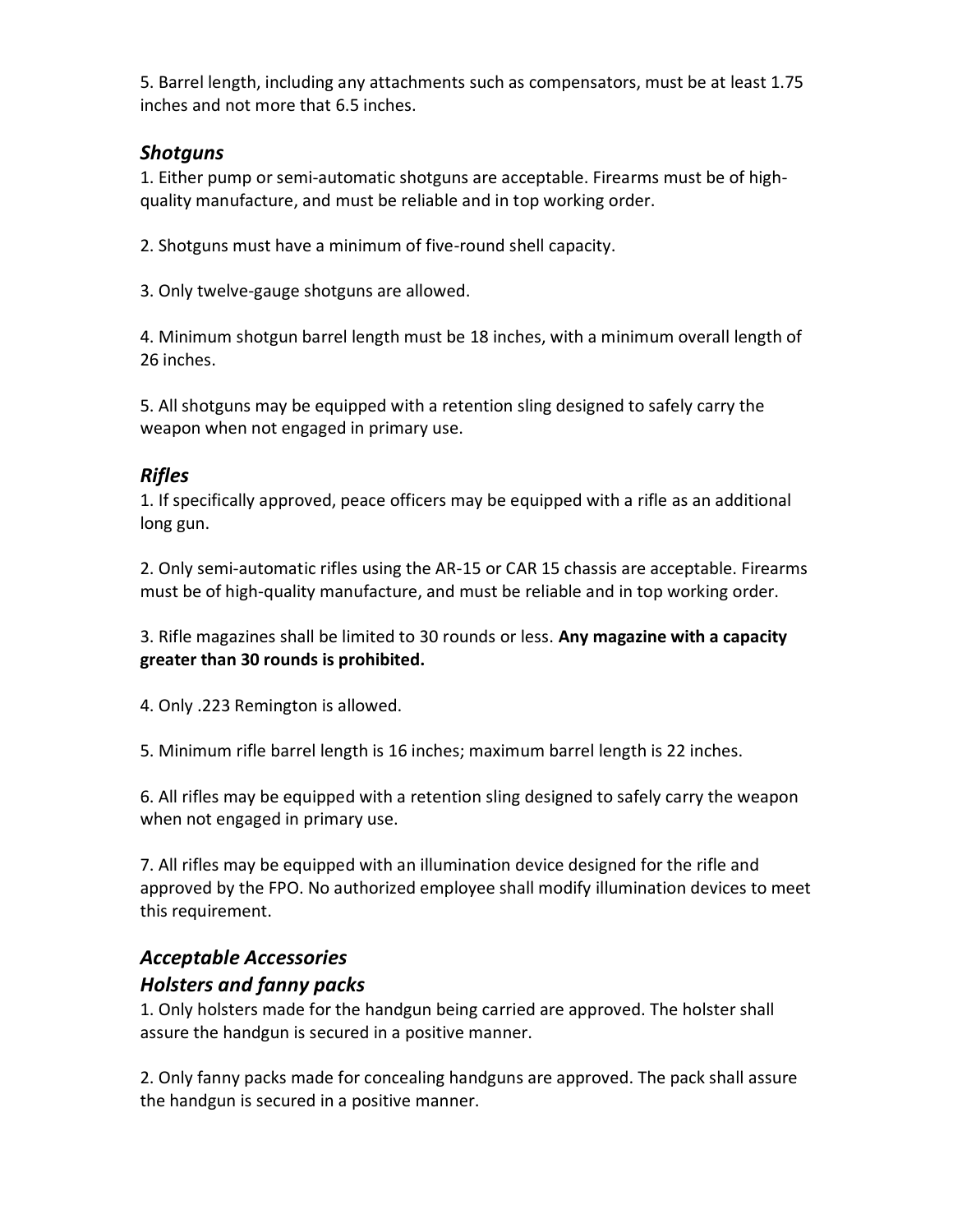3. Holsters and fanny packs are subject to approval by an FPO and the SLEC.

#### *Flashlights, Optic Sights, and other Accessories*

1. Any magnified optical device (scope) is prohibited.

2. Any non-magnified optical device that restricts or eliminates the use of "iron" sights is prohibited.

## **Qualifying and Proficiency**

#### *Qualification Process*

1. In accordance with TCLEOSE Rules, each approved person shall demonstrate proficiency in the use of any kind of firearm that the person carries while engaged in an official capacity as a peace officer, before he receives authorization to carry such firearm.

2. Each authorized person shall be required, at least once each year, to demonstrate that he meets Departmental standards for firearm proficiency using any firearm he carries for law enforcement purposes.

3. **It is the responsibility of each officer to qualify annually with at least one service handgun.** Each officer shall qualify with any and all weapons they intend to carry on duty. Any officer who fails to qualify within a 12-month period is in violation of TCLEOSE Rules, and may be subject to suspension or revocation of his TCLEOSE license and revocation of his status as a peace officer.

4. Any HCFMO officer who fails the qualification on the 1st attempt with a primary service firearm will be allowed a second attempt to qualify on the same day. **If any officer fails the 2nd qualification attempt, his authority to carry and law enforcement authority will be temporarily revoked**. In addition, the officer shall be denied permission to work a police related "extra-job" until he has successfully completed the requirements of firearms qualification.

5. The FPO shall complete and sign a written record of each qualification attempt and forward it for placement in the employee's personnel file.

6. Any officer who fails to qualify on a second attempt will not be allowed to re-qualify less than 14 days from the initial qualification date. An officer will only be given three chances to qualify with a firearm. After three total unsuccessful attempts, the employee will be subject to disciplinary action up to and including termination.

7. Any officer who fails to attend his scheduled session shall contact the SLEC and give reason(s) for failure to attend.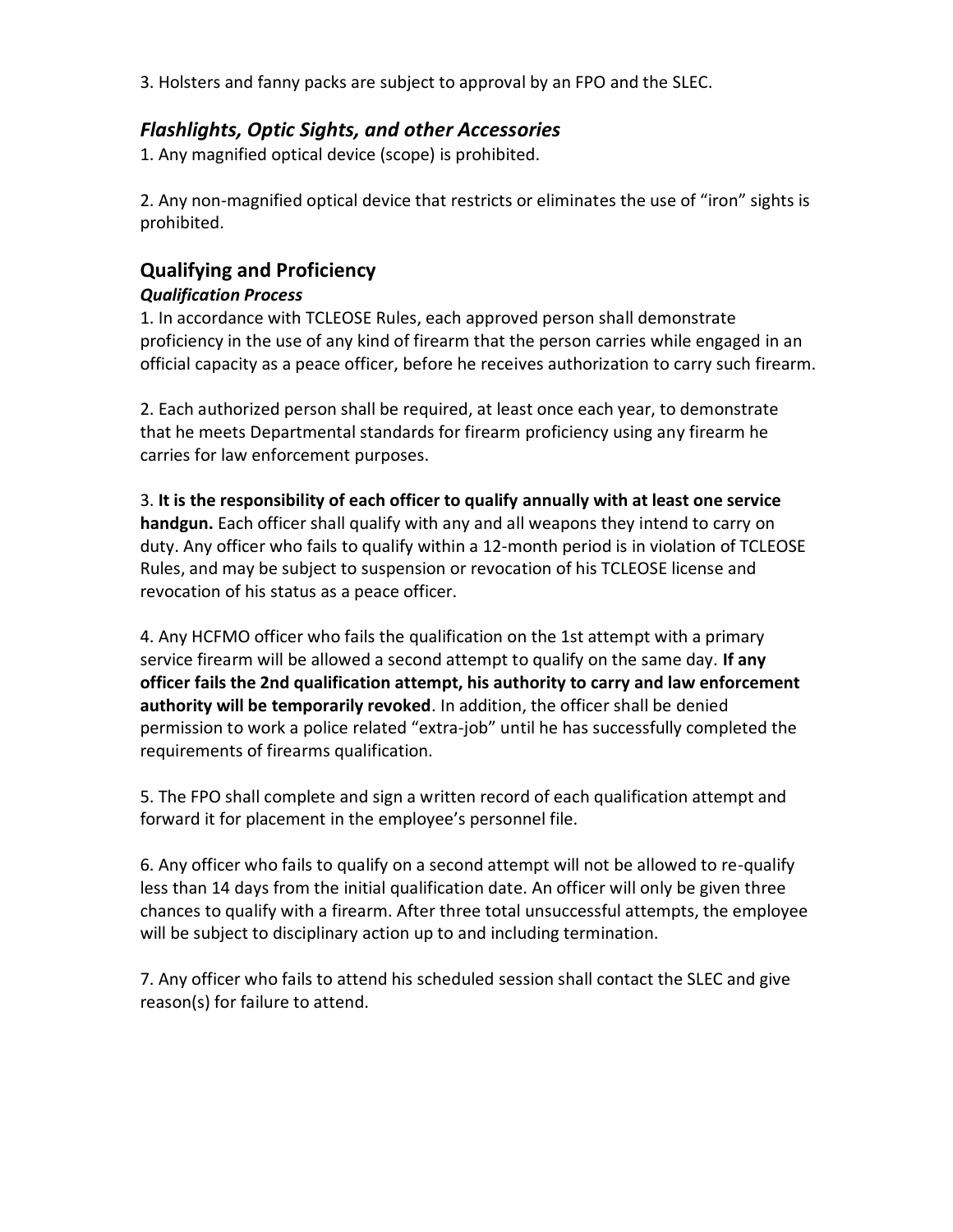#### *Firing Range Procedures*

1. **All personnel on the firing range will follow all safety rules and regulations at all times**.

2. All personnel present at the firing range shall document their attendance by filling out a department "sign-in" sheet and the proper firearm identification form.

3. Prior to qualification, an FPO shall inspect all firearms cleanliness, proper function, and modifications or accessories. All modifications and accessories on the firearm must be within policy at the time of qualification. Presenting an unacceptable firearm to an FPO for qualification counts as a failure to qualify.

4. If the officer has a non-magnified optic device on his firearm, he must annually qualify utilizing iron sights, while leaving his non-magnified optic device in place.

5. Once the personnel has qualified with the firearm, no changes may be made that would affect its operation or shooting accuracy.

## *Course of Fire and Targets*

1. Prior to each qualifying session, an FPO shall select the course of fire and qualification target, and submit it for approval by the SLEC. The FPO will discuss the approved course of fire and target selection with each officer prior to each qualification attempt.

2. Officers will shoot a minimum of 44 rounds of target ammo and 6 rounds of duty ammo for a total of 50 rounds from each qualifying handgun.

3. The FPO will select the number of rounds to shoot for each qualifying shotgun or rifle.

4. Scoring shall be on a Pass/Fail basis and numerical scores shall not be recorded. To qualify, a passing score is defined as 80% for duty handguns, and 90% for shotguns and rifles.

5. Each officer shall attempt to pass the qualifying session with one primary service weapon. The officer may not alternate primary weapons unless the weapon has a mechanical malfunction or other event that renders the firearm unsafe or inoperable.

6. Each TCLEOSE commissioned peace officer will be issued two boxes of ammunition specifically for qualifications.

7. Officers shall pass the qualifying session on their primary weapon before attempting any other weapons such as a shotgun, rifle or backup weapon.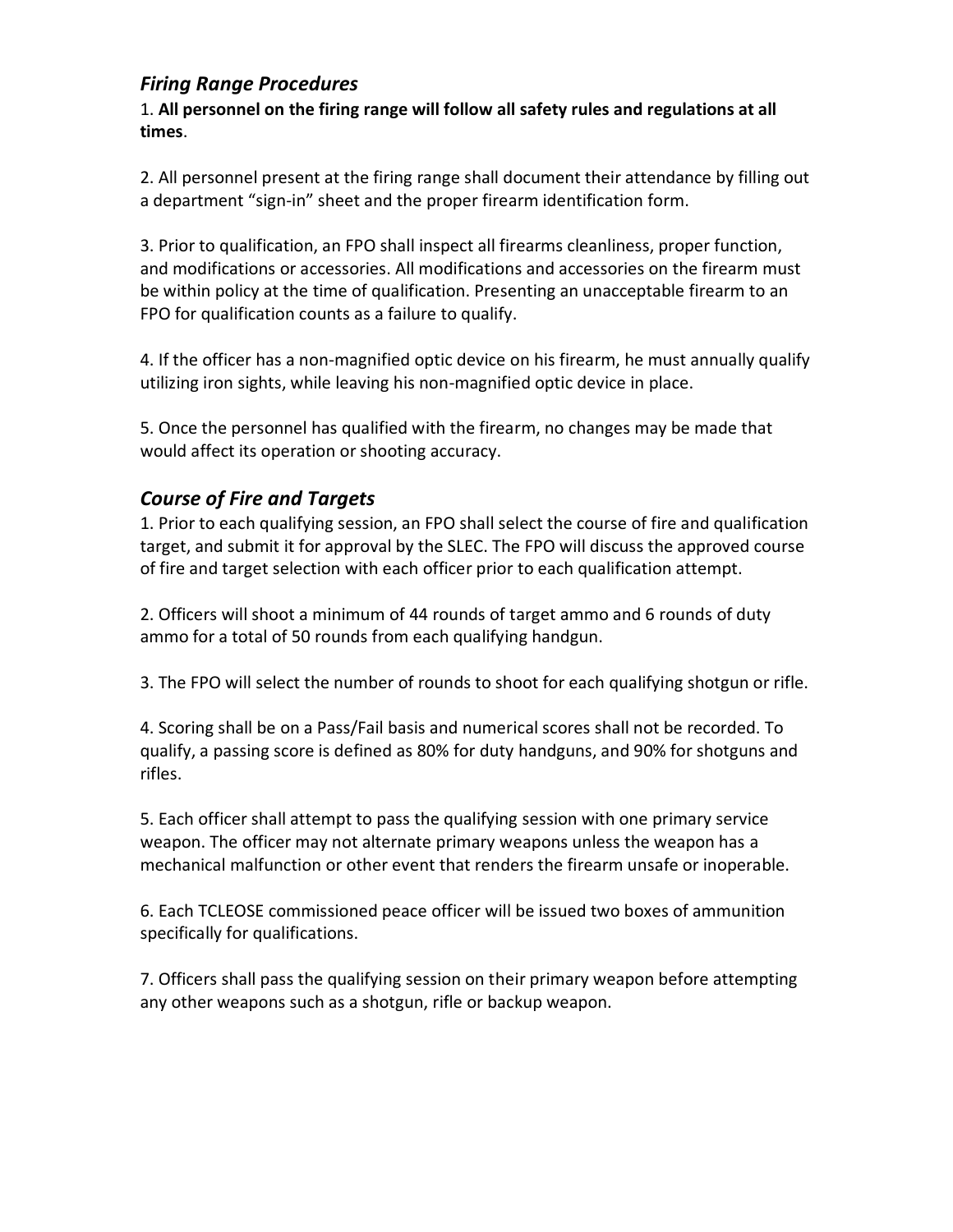## *Proficiency Shooting*

1. HCFMO FPOs will schedule at least two proficiency-shooting courses each year to allow officers to shoot random designed courses and practice shooting techniques. These courses will be recognized as formal firearms training.

2. Every person authorized by HCFMO to carry a firearm shall attend at least one formal firearms-related training course annually. Attendance at the HCFMO's semi-annual formal firearms training will meet this requirement.

3. Other firearms courses substituted for this requirement must be approved by an FPO prior to attendance, must be at least 8 hours in length, and must include a certificate of attendance, signed by the course instructor.

# **Carrying, Securing, and Storing Firearms**

#### *All firearms*

1. All firearms carried by authorized personnel on or off duty shall be clean, safe, and functional at all times. The FPO, or any supervisor, may inspect any firearm at any time to ensure compliance.

2. Authorized personnel shall use utmost caution when carrying, using, or storing firearms, both on and off duty, to ensure that no person is negligently injured. Firearms must remain under the control of the authorized person at all times.

3. The firearm must be secured in such a manner as to prevent an accidental discharge.

4. Authorized personnel shall ensure that their firearms are secured against access by unauthorized persons at all times. This includes both on duty, off duty and extra employment.

5. All firearms shall be removed from any vehicle, and stored in an approved, secured location where access is restricted to law enforcement personnel, if the vehicle is to be used by any person not authorized to carry a firearm. Exception: A firearm may remain in the vehicle if the person authorized to carry the firearm is also in the vehicle.

6. At no time, should a firearm be left in a county vehicle unsecured, or in view of unauthorized persons.

7. When going off duty, personnel shall place all firearms in a secure location preventing unauthorized persons from gaining access to the firearms.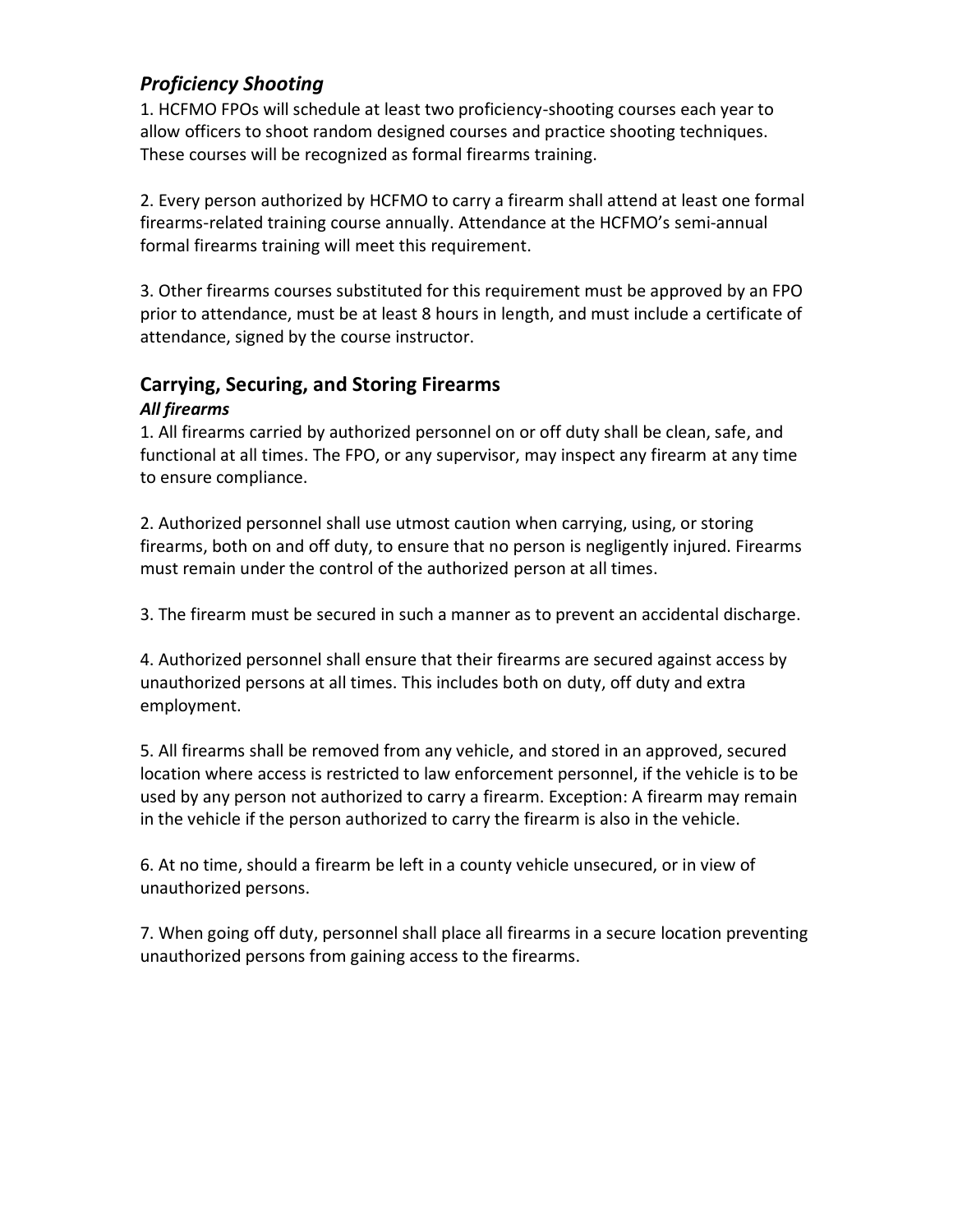### *Duty Handguns*

1. Duty handguns may be carried concealed while the officer is working in an official capacity, except as authorized by written directive approved by the Fire Marshal. In this context, "concealed" means the presence of which is not openly discernible to the ordinary observation of a reasonable person. Acceptable methods of concealment include, but are not limited to, jacket, vest, ankle holster, fanny pack, square tail shirt worn out over the top of the handgun, or other method approved by the FPO and the Fire Marshal.

2. Duty handguns shall NOT be carried where prohibited by safety or by a magistrate.

3. Except for authorized inspection, storage, maintenance, training, or when entering firearm-restricted areas, officers shall not un-holster, draw, or exhibit their firearm unless circumstances create reasonable cause to believe that it may be necessary to use the firearm in conformance with this policy. **Authorized inspection of firearms does not include the displaying of a firearm for other officers' examination**.

## *Shotguns and Rifles*

1. When stored in county vehicles and only during on-duty hours, shotguns, rifles and any other weapon shall be secured in the vehicle out of general sight of unauthorized persons in such a way as to prevent theft of the firearm or weapon. The vehicle shall be locked at all times when any weapon is inside the vehicle. This includes rifles, shotguns, handguns, impact weapons, Tasers, or any other weapon subject to Agency policy.

2. The shotgun or rifle must be transported with the magazine in place and with the chamber empty, the bolt closed and the safety engaged; this shall be considered "cruiser ready".

3. Shotguns and rifles must be secured in such a manner as to keep the rifle immobile during a vehicular accident. Exception: Situations where the shotgun or rifle is in the hands of a person trained and authorized to initiate a dynamic maneuver, such as exiting the vehicle to serve a felony warrant.

## **Firearms, Use of, In Police Actions**

#### *Legal Limitations*

1. The authority for peace officers to use deadly force and to carry firearms is granted through various sections of law. No officer has the right to extend his power, but must decide his action in light of the circumstances confronting him within the limitations of the peace officer's authority. **Officers should use force only when necessary to protect life or prevent serious bodily injury, and only when such force does not unreasonably endanger bystanders, consistent with the provisions of Chapter 9 of the Texas Penal Code**.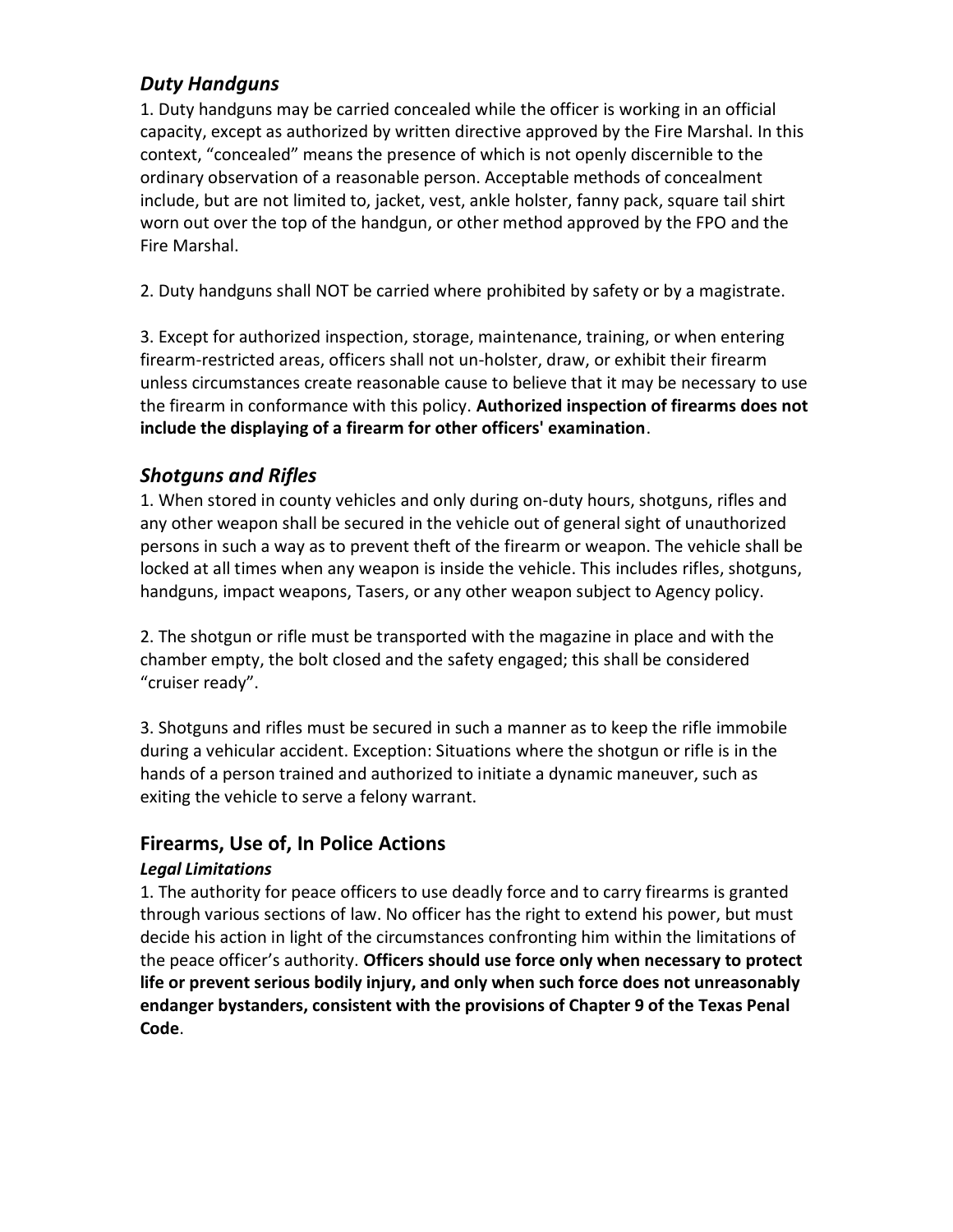## *Use and discharge of a firearm*

1. Regardless of the nature of the crime or the legal justification for firing at a suspect, the peace officer should remember that their basic responsibility is to protect the public.

2. An officer shall not discharge a firearm at or from a moving vehicle except as the ultimate measure of self-defense or defense of another when the suspect is using deadly force by means other than the mere operation of the vehicle.

3. Authorized rifles shall not be deployed except under the following circumstances:

a. When the training and experience of the officer indicates that (1) armed confrontation is imminent, and (2) a rifle is the appropriate weapon of choice. The peace officer must be able to justify the decision to use a rifle instead of another approved weapon.

## *Officer-involved Shooting process*

1. Except for a firearms discharge in range practice, in connection with firearms qualification, or in the course of a lawful sporting activity, any discharge of a firearm shall require initiation of the HCFMO Officer-involved Shooting process.

2. The primary responsibility for the investigation of FMO-involved shooting cases rests with the law enforcement agency in whose jurisdiction the incident occurred.

3. A review board comprised of the SLEC, an FPO and one employee designated by the SLEC will review the circumstances of every discharge and determine whether or not the discharge was a result of a negligent action, mechanical malfunction or any other accidental means.

## *Officer responsibilities*

1. The officer should take actions necessary to protect himself, other personnel, and the public from additional threats, and to maintain control of the situation.

2. When safely capable to do so, the officer shall immediately notify his supervisor, advise that the officer has discharged his firearm(s), if there are any injuries or deaths, and any other information requested by the supervisor.

3. If capable to do so, the officer shall treat the scene of any firearms discharge as a crime scene and take necessary steps to preserve the scene.

4. The officer shall, within reasonable time of the incident, submit a written report to the SLEC. The report shall detail, to the best of the officer's recollection, the course of events which lead up to the use of the firearm and the actions taken during the incident. 5. The officer may be required to provide additional details, information, or statements as part of an administrative internal review.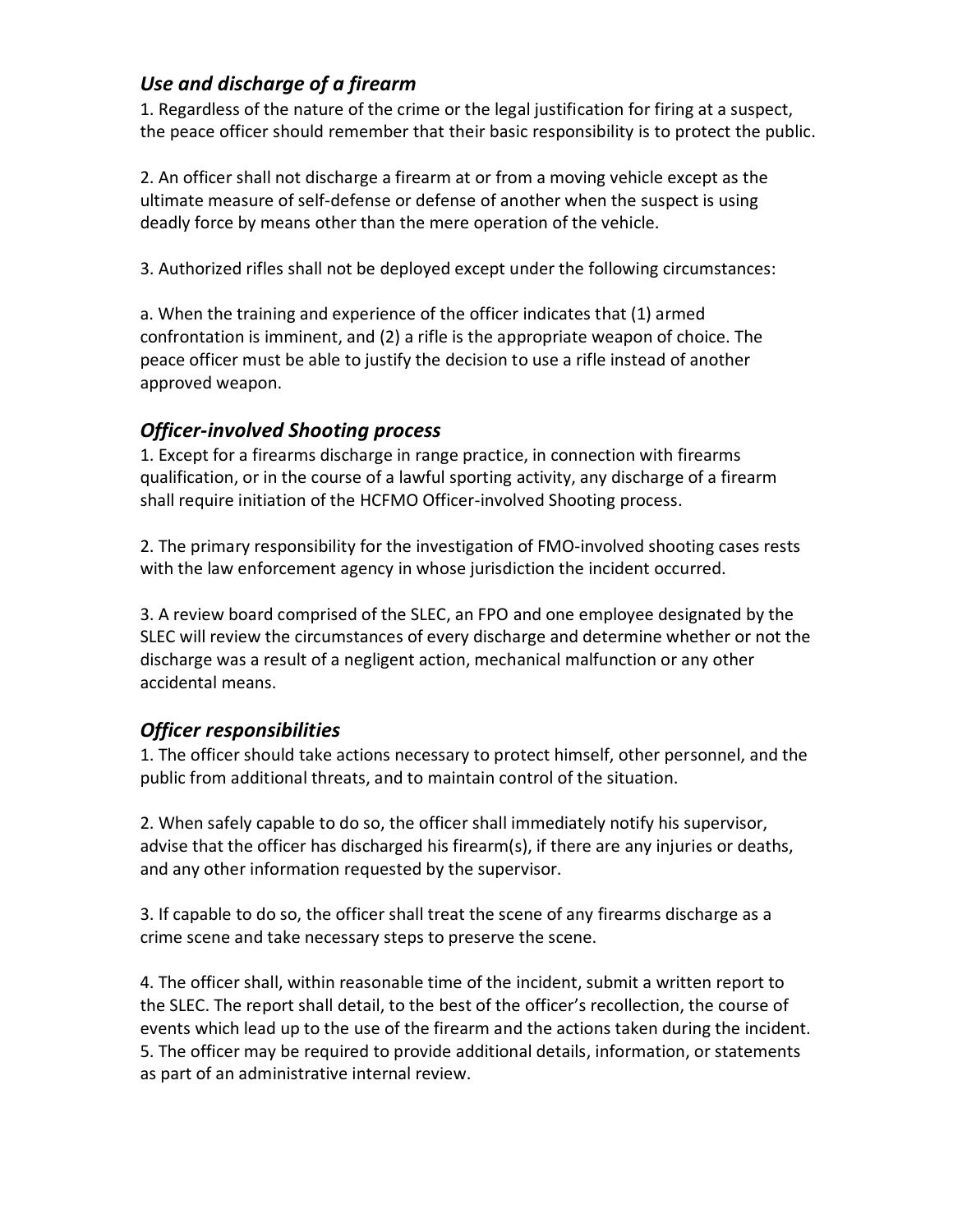#### *Witness responsibilities*

1. Witnesses may include HCFMO personnel. Witnesses shall cooperate with investigating officers, HCFMO supervisors, and other HCFMO personnel, and be directed to treat the scene of any firearms discharge as a crime scene.

2. Witnesses may be required to provide oral or written statements as part of the investigation or an administrative internal review.

#### *Fire Marshal responsibilities*

1. The Fire Marshal shall notify the respective county precinct commissioner and county judge, or designate.

2. In case of employee injury, notify next of kin or emergency contact consistent with HCFMO policy.

3. Assist any investigating law enforcement agency as needed.

4. Only the Fire Marshal or his designate are authorized to provide media information about the discharge of a firearm.

## **County Vehicle Use**

## **Policy Statement**

The purpose of this policy is to ensure the security, protection, and well-being of personnel and property of the Hidalgo County Fire Marshal's Office and the public. Improper, careless, negligent, destructive, or unsafe use or operation of equipment or vehicles, as well as excessive or avoidable traffic and parking violations, can result in disciplinary action, up to and including termination of employment. The minimum remedial action will be a written reprimand. Contact your immediate supervisor if you need assistance with interpretation, resolution of problems, or permission in special situations.

## **Reason for Policy**

This policy is required for any employee who is using a county owned vehicle assigned to the Hidalgo County Fire Marshal's Office. Failure to comply may be grounds for disciplinary action, up to and including termination. Contact your immediate supervisor if you need assistance with interpretation, resolution of problems, or permission in special situations.

#### **Procedures and Responsibilities**

1. FMO employees may be assigned the use of a county vehicle to assist the employee in the performance of their job, and for the convenience of the County.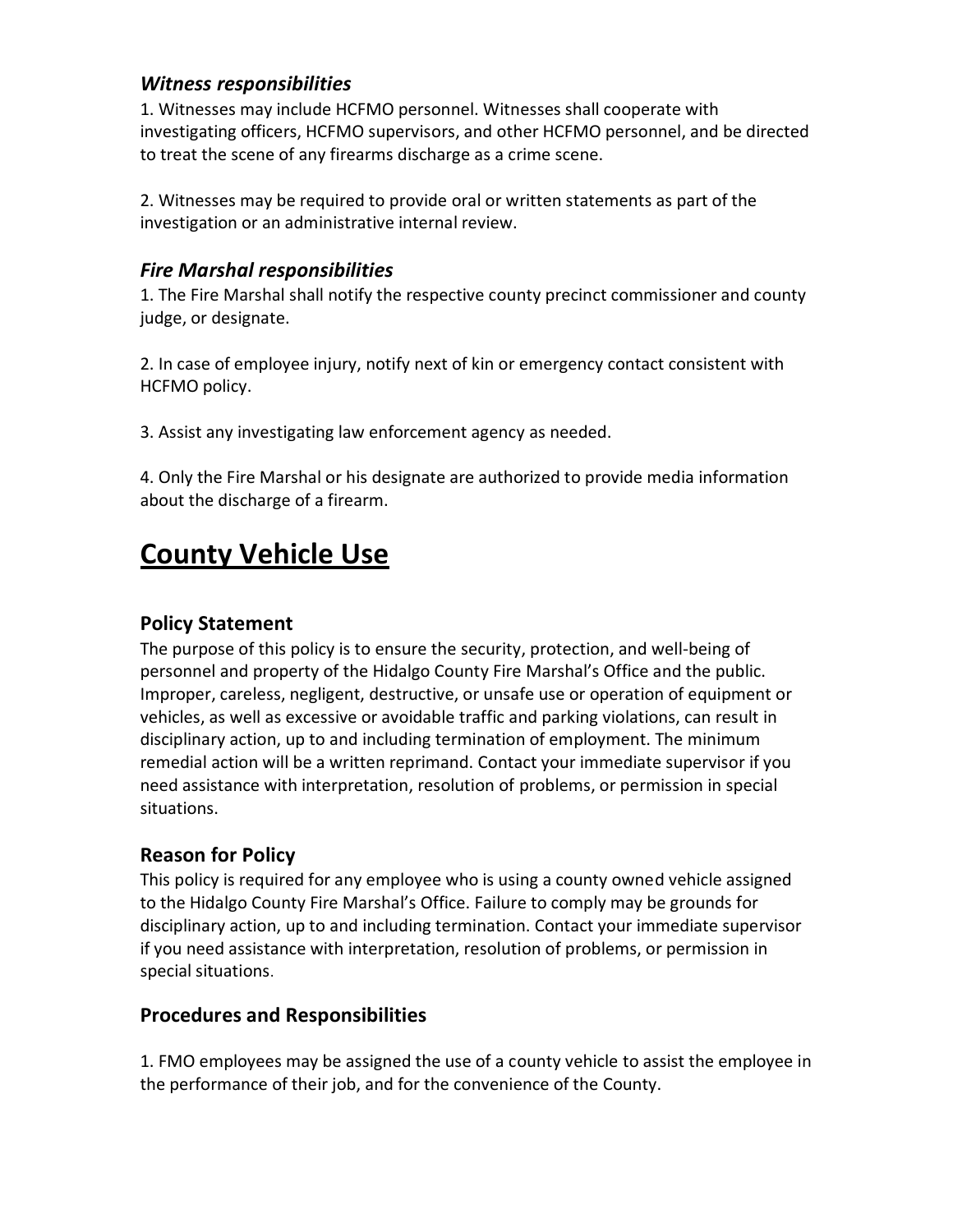2. Each FMO employee who drives a county vehicle:

a. Shall possess a valid Texas driver's license appropriate for the class of vehicle being operated.

#### b. **Shall wear a seat belt any time the vehicle is in motion. This also applies to all passengers**.

c. Is expected to have alternate transportation available for off-duty use.

d. Is responsible for the safe operation, proper care, appearance, maintenance, and servicing of the vehicle at the scheduled times.

e. Shall secure loose equipment to reduce the risk of theft or other loss. All loose equipment should be removed from the vehicle when parked overnight or for other extended period.

f. Shall not drive county vehicles if they are using substances which may impair driving ability. Except for law enforcement personnel transporting lawfully confiscated alcoholic beverages, alcoholic beverages are not permitted in county vehicles at any time.

g. Shall be responsible for any violations, citations, fines, and other law enforcement actions.

h. Shall provide proof of liability insurance as required by state law and county policy.

i. Shall use the vehicle for county business only.

i. Assigned vehicles may be driven to and from work, including incidental stops during travel to and from the work place, or meal purposes and authorized breaks within the general locality where the employee is performing duties or reporting for assignments.

ii. A county vehicle shall not be used on a part-time job, driven to and from a parttime job not associated with county business, or used for personal gain or personal business.

iii. On-call personnel are expected be available for immediate response unless otherwise directed by a supervisor. As such, they may exercise discretion about the use of county vehicles outside normal working hours.

iv. Any exceptions, including incidental off-duty use or emergency use, must be approved in advance by the Fire Marshal. If used off-duty, the employee is responsible for any damage, citations, fines, or other costs.

4. Additional equipment in a county vehicle must be must be approved by the Fire Marshal. Exception: Items that plug directly into an existing lighter-style outlet are allowed without approval.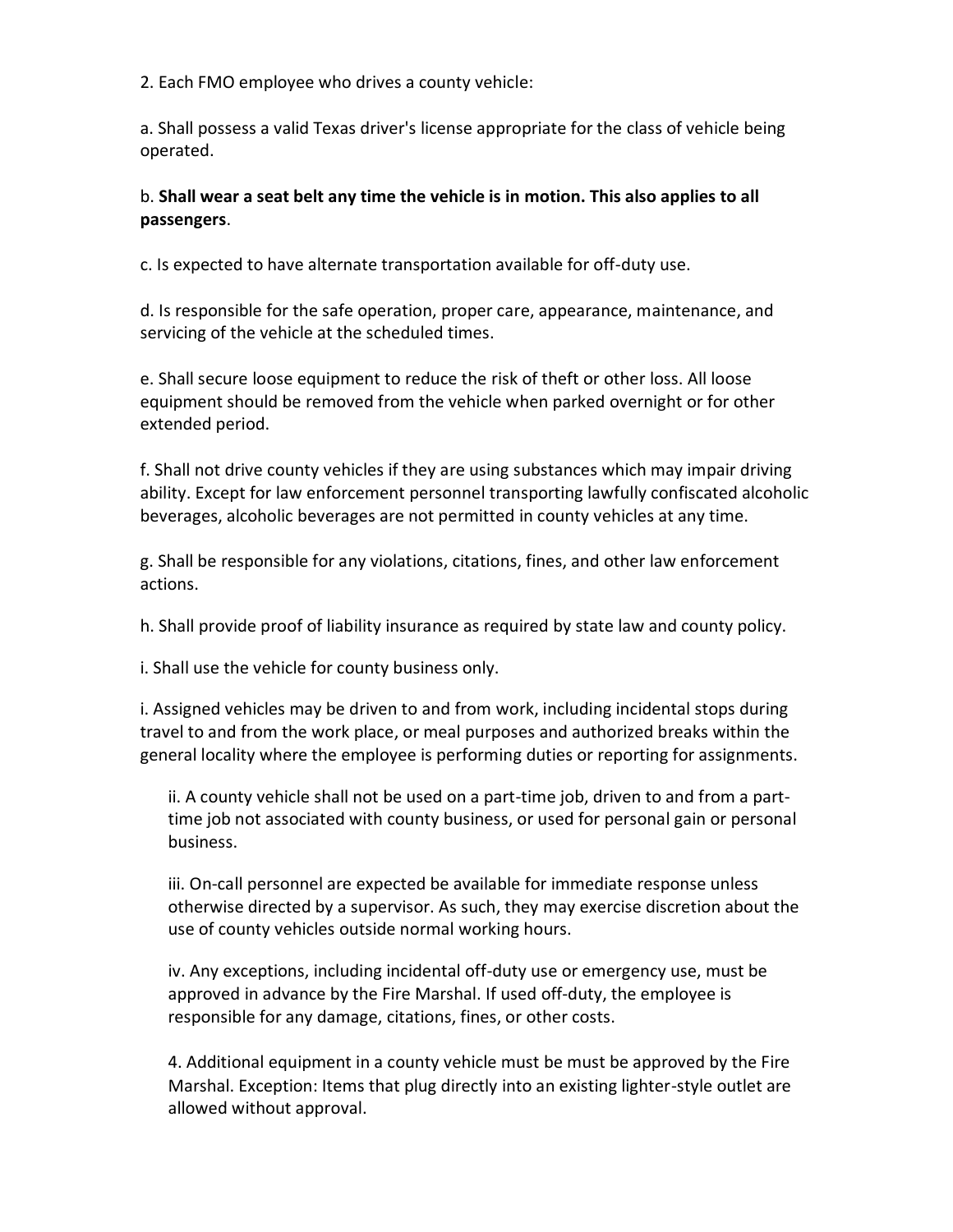## **Protective Clothing**

It is the policy of this department that structural fire fighting clothing may be issued to employees.

Protective clothing issued to investigative employees include: hard-hat, boots, jump suit, gloves and protective eye ware. It is the policy of this department that employees don the appropriate level of protective clothing before entering a fire scene for an investigation.

**Note:** The same could apply to inspections (some departments issue similar protective clothing

for inspectors.

#### **Self-Contained Breathing Apparatus**

It is the policy of this department that self-contained breathing apparatus are not issued to employees. Employees are not to enter into an environment that would require the use of self-contained breathing apparatus.

Employees will wait for assurance from the on-scene incident commander before entering a fire scene for an investigation.

Employees are issued (particle mask) (respirators) and should utilize this equipment in dusty environments or where there is suspicion of particles in the air that would cause respiratory problems.

**- or -**

It is the policy of this department that self-contained breathing apparatus are not issued to employees. Employees that are trained in the use of self-contained breathing apparatus may obtain a self-contained breathing apparatus from the on-scene fire department if that department meets Texas Commission on Fire Protection rules pertaining to selection, care and maintenance of self-contained breathing apparatus. If a suitable SCBA unit is not available = employees will not enter into IDLH atmospheres.

#### **Personal Alert Safety System (PASS)**

It is the policy of this department that personal alert safety devices are not issued to employees. Employees will not enter into IDLH atmospheres that would require the use of a personal alert safety device.

**- or -**

It is the policy of this department that personal alert safety devices are not issued to employees. Employees trained in the use of SCBA and PASS devices may obtain units from the on-scene fire department if that department meets Texas Commission on Fire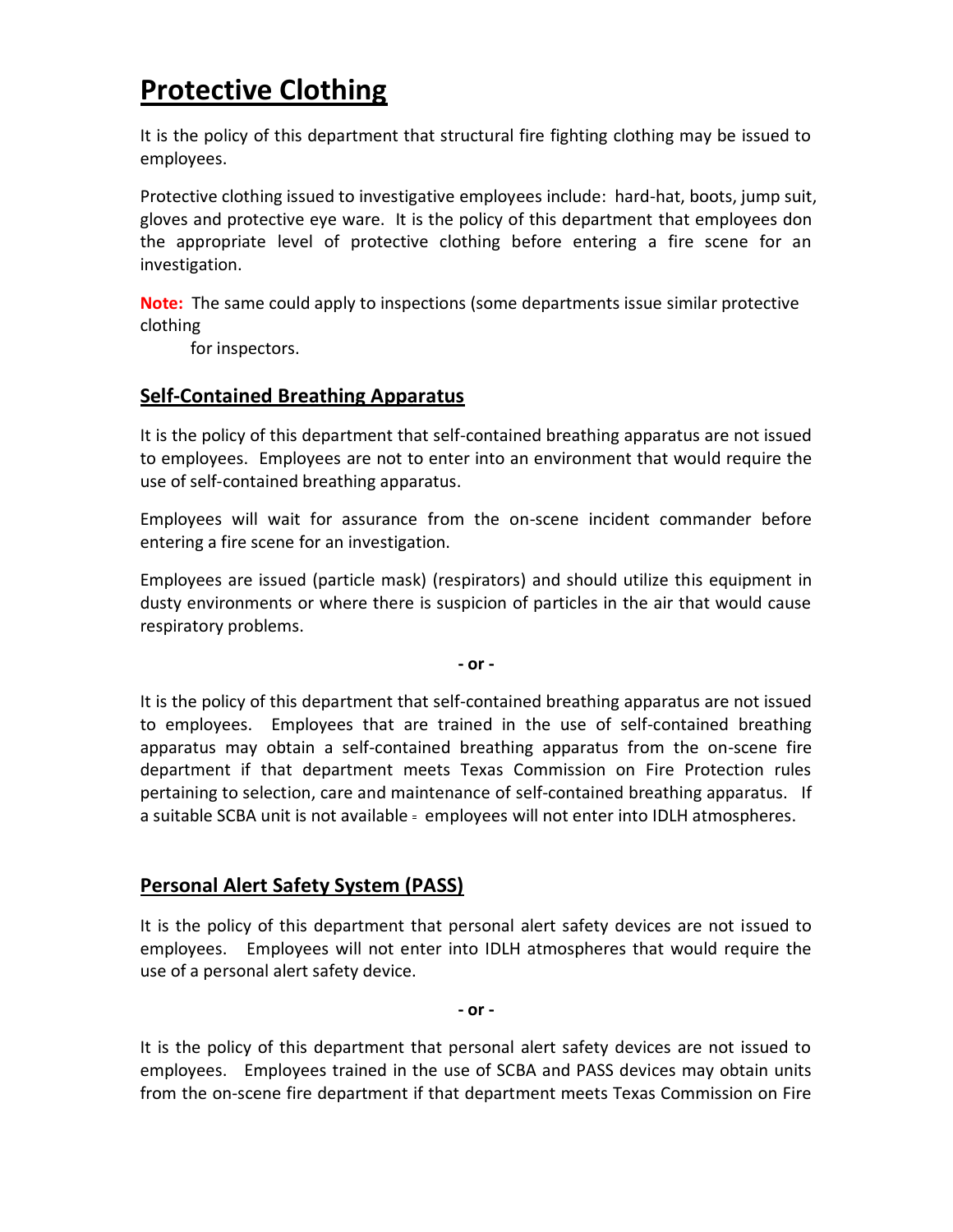Protection rules. If a suitable SCBA unit with an approved PASS is not available personnel will not enter into IDLH atmospheres.

#### **Incident Management System**

It is the policy of this department that responding employees will report to the on scene incident commander upon arrival for duty assignment. All employees of the HIDALGO COUNTY FIRE MARSHALS OFFICE will follow the incident management system of the fire department in charge of the fire scene.

Note: Once the fire scene is made safe and the scene is turned over to the fire marshal's office they should have an incident management system that addresses their needs. Examples:

Implementation: It is the policy of this department that once a fire scene is released by the on scene incident commander the HIDALGO COUNTY FIRE MARSHALS OFFICE will establish an incident management system.

All HIDALGO COUNTY FIRE MARSHALS OFFICE personnel will be trained in incident management and an incident management system will be utilized at all scenes including training exercises.

Communications: (this should follow their unique situation as to number of channels, clear text usage, request for assistance, etc.

Multi-Agency Incidents: It is the policy of this department that all responding agencies may report to the HIDALGO COUNTY FIRE MARSHALS OFFICE command post. The incident commander will assign liaisons for each responding agency if necessary.

Command Structure: It is the policy of this department that once the incident scene is turned over to the HIDALGO COUNTY FIRE MARSHAL'S OFFICE that the ranking on scene person will assume the role of Incident Commander and establish a command structure that meets the requirements of the incident.

The Incident Commander may develop as needed the following structure as needed:

Incident Commander (always established) – the incident commander will be responsible for overall management of the incident scene and for insuring safety of all on scene personnel.